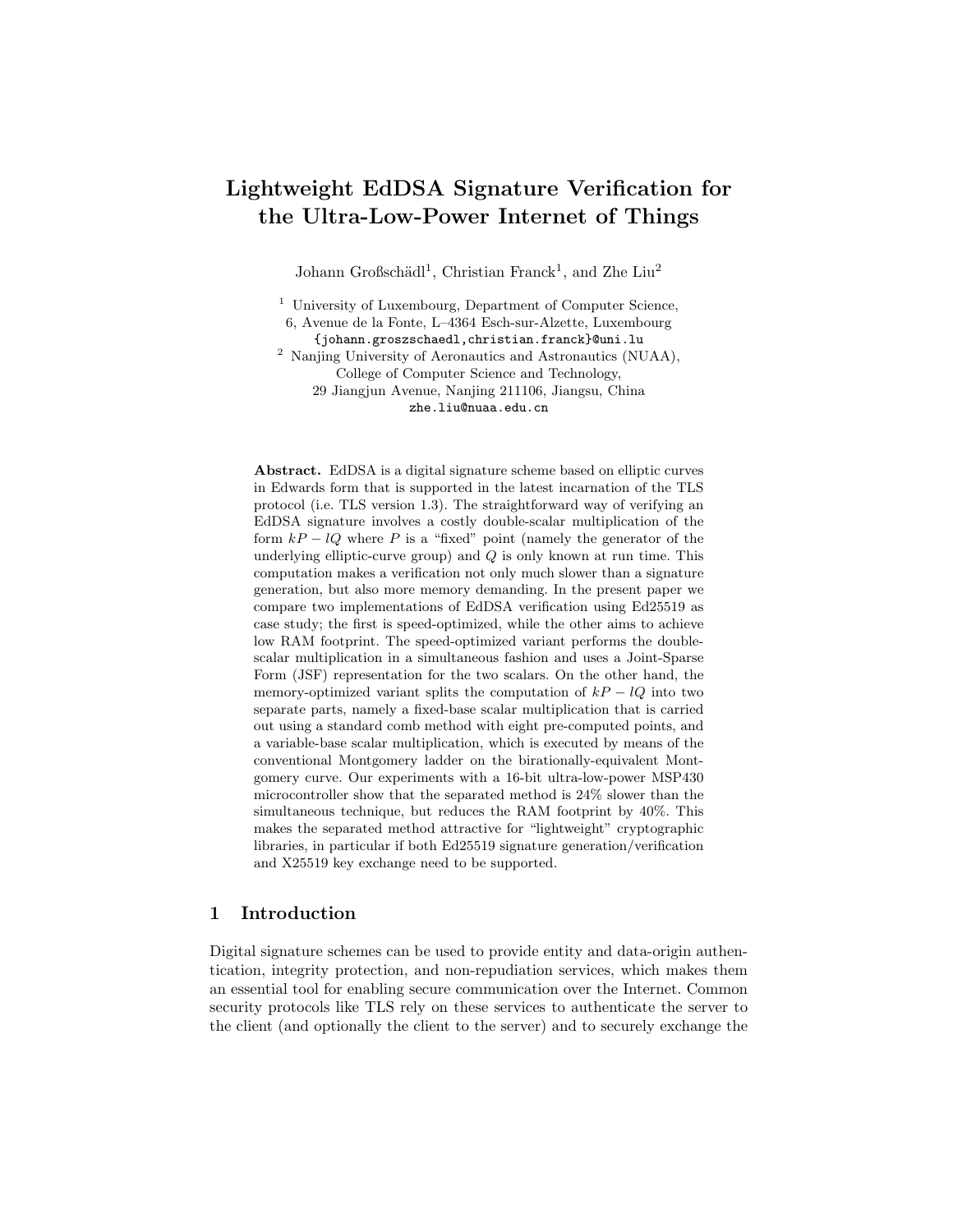public keys needed for the establishment of a shared pre-master secret [34]. To date, the most widely used signature schemes are based on the RSA algorithm [35] and a variant of the ElGamal cryptosystem, which is standardized by the NIST [30]. However, signature schemes operating on elliptic curves, such as the Elliptic Curve Digital Signature Algorithm (ECDSA) from [30], have gained in acceptance over the past few years. What makes ECDSA attractive is that its security is based on the intractability of the Elliptic Curve Discrete Logarithm Problem (ECDLP), which allows one to use much smaller groups compared to its classical counterpart RSA, whose security rests on the Integer Factorization Problem (IFP). For example, it is generally accepted that ECDSA instantiated with a 160-bit elliptic-curve group provides about the same level of security as the RSA signature scheme using a 1024-bit modulus [19]. Smaller group sizes directly translate into shorter signatures, which is a crucial feature in settings where communication bandwidth is limited or data transfer consumes a large amount of energy (e.g. battery-powered devices [15]). Another major difference between RSA and ECDSA is the (relative) complexity of signature generation versus signature verification. While the verification of an RSA signature is less costly than the generation, exactly the opposite holds for ECDSA: verifying an ECDSA signature is more demanding than signature generation.

From an arithmetic point of view, the main operation of elliptic curve cryptosystems such as ECDSA is scalar multiplication, a computation of the form  $R = kP$  where k is a positive integer and R, P are points on an elliptic curve E over a finite field  $\mathbb{F}_q$ . This computation can be decomposed into a sequence of point additions and point doublings, both of which, in turn, consist of arithmetic operations in the field  $\mathbb{F}_q$  [12, 19]. In the case of signature generation, the scalar multiplication is performed on a point  $P$  that is fixed and known a priori since it is part of the domain parameters (namely, it is generator of a subgroup of prime order). Therefore, it is possible to speed up the scalar multiplication through pre-computation of multiples of  $P$  following the comb approach or the windows method [19]. Both techniques are suitable for resource-limited devices with little RAM since, at any time, only one point from the table (but not the full table) is required as input for the computation, which means the table can actually be stored in non-volatile memory [26]. The verification of a signature is more costly and requires a double-scalar multiplication, which is a computation of the form  $R = kP + lQ$  where P is fixed (it is actually the same point P as in the signature generation), while  $Q$  is the signer's public key and, thus, becomes only available at run time [19, 30]. There exist different implementation options for a double-scalar multiplication, whereby the most widely-used approach is to compute the sum  $k + lQ$  in a simultaneous fashion with "joint" doublings as described in [19, Algorithm 3.48]. Assuming that each of the two scalars  $k$  and l has a length of b bits, the simultaneous double-scalar multiplication technique requires b point doublings, while the number of point additions depends on the joint Hamming weight of the two scalars.

The Edwards-curve Digital Signature Algorithm (EdDSA) is a state-of-theart signature scheme using elliptic curves in (twisted) Edwards form that was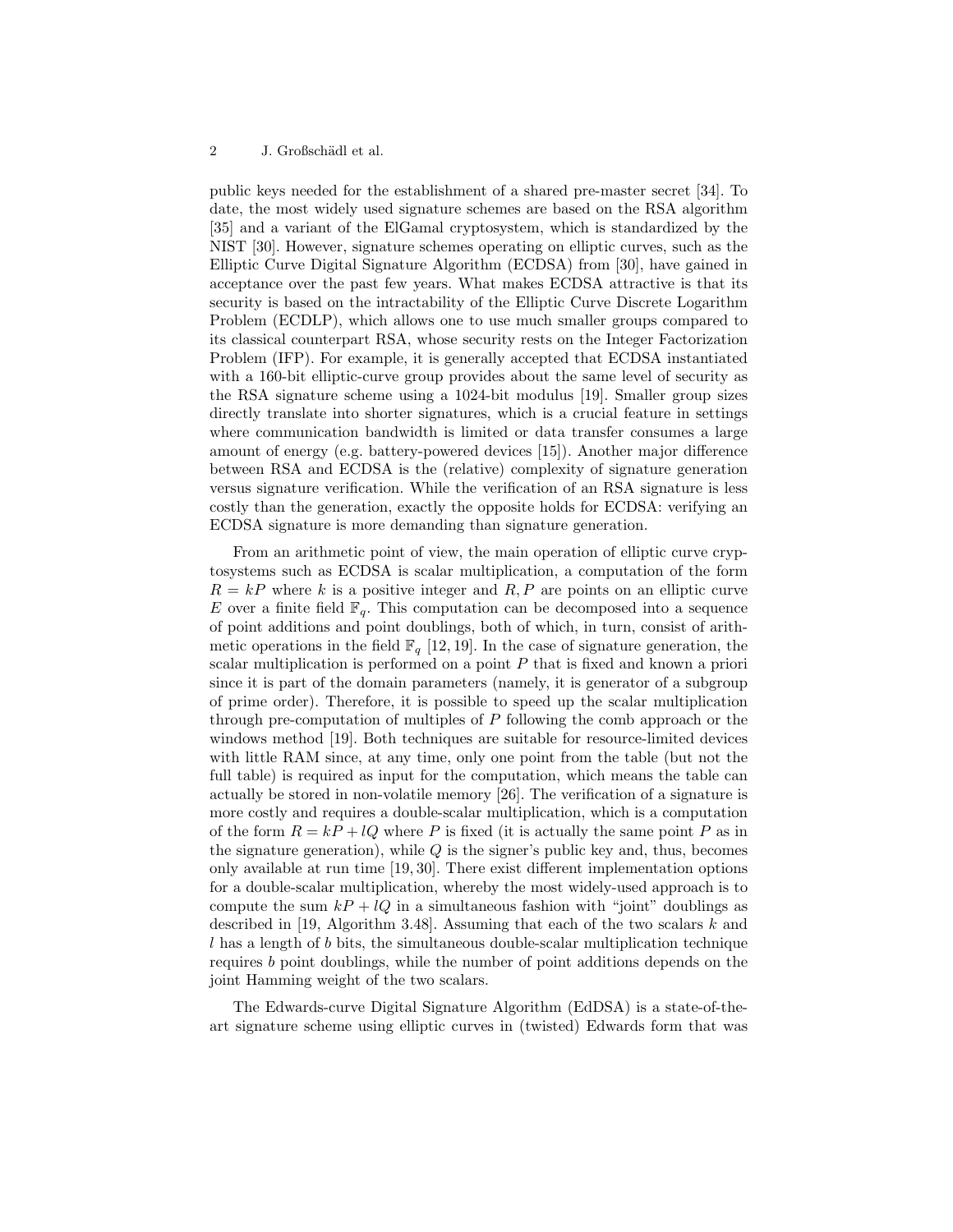developed with the intention of achieving both high performance (especially in software) and high security [8, 9]. A variant of EdDSA as specified in RFC 8032 [21] is one of the digital signature systems supported in the most-recent version of the TLS protocol, i.e. TLS 1.3. EdDSA is a "Schnorr-like" signature scheme that combines the strong security and simplicity of classical Schnorr signatures [36] with the efficiency (and further positive implementation aspects) of twisted Edwards curves [6]. However, unlike the original Schnorr scheme, EdDSA uses a double-size hash function (to help alleviate concerns regarding hash-function security) and generates the per-message secret nonces in a deterministic fashion by hashing each message together with a long-term secret. Thus, EdDSA does not consume fresh randomness for each message to be signed, which makes the scheme attractive for constrained environments (e.g. embedded systems) where the generation of random numbers is very costly due to the absence of reliable sources of entropy. In ECDSA, on the other hand, a unique and unpredictable random number is required for each computation of a signature, whereby even a small weakness in the random-number generation can have fatal consequences and may, in the worst case, leak the signer's secret key. Thus, the deterministic nonce generation method of EdDSA is not only a performance feature but also a security feature. To verify an EdDSA signature, one has to check whether an equation of the form  $R = kP - lQ$  holds or not. This is normally accomplished by computing  $kP - lQ$  and then comparing the obtained result with R [8].

A common problem of both ECDSA and EdDSA is that the verification is significantly slower and also consumes much more memory than the generation of a signature. The high computational complexity of the verification operation of curve-based signature schemes is widely recognized in the literature and has initiated a body of research on techniques to speed up double-scalar multiplication [19]. When using a simultaneous approach to compute  $R = kP \pm lQ$ , this can be achieved by representing the two scalars  $k$  and  $l$  in such a way that the number of required point arithmetic operations is reduced, or by reducing the individual cost of the point arithmetic operations, or through the combination of both (as in e.g. [7]). While the massive computational burden of verification affects basically any implementation, the problem of high memory consumption is mainly relevant for embedded software that runs on resource-limited devices with little memory, such as smart cards or wireless sensor nodes. Recently, Liu et al. [25] presented a lightweight elliptic curve software for embedded platforms and reported that, on a 16-bit MSP430 microcontroller, the verification operation of their signature scheme consumes about 5 kB of stack memory, while the signature generation needs a stack space of merely 1.6 kB. In other words, the verification is roughly three times more "memory hungry" than the generation of a signature. In the past, there was relatively little awareness of this problem because resource-constrained devices like smart cards were exclusively used to generate signatures, but not for verification. However, the recent growth of the Internet of things has created a demand to support advanced security protocols (involving verifications) on restricted devices, and in such settings the memory consumption is indeed a serious problem, as was recently pointed out in [3].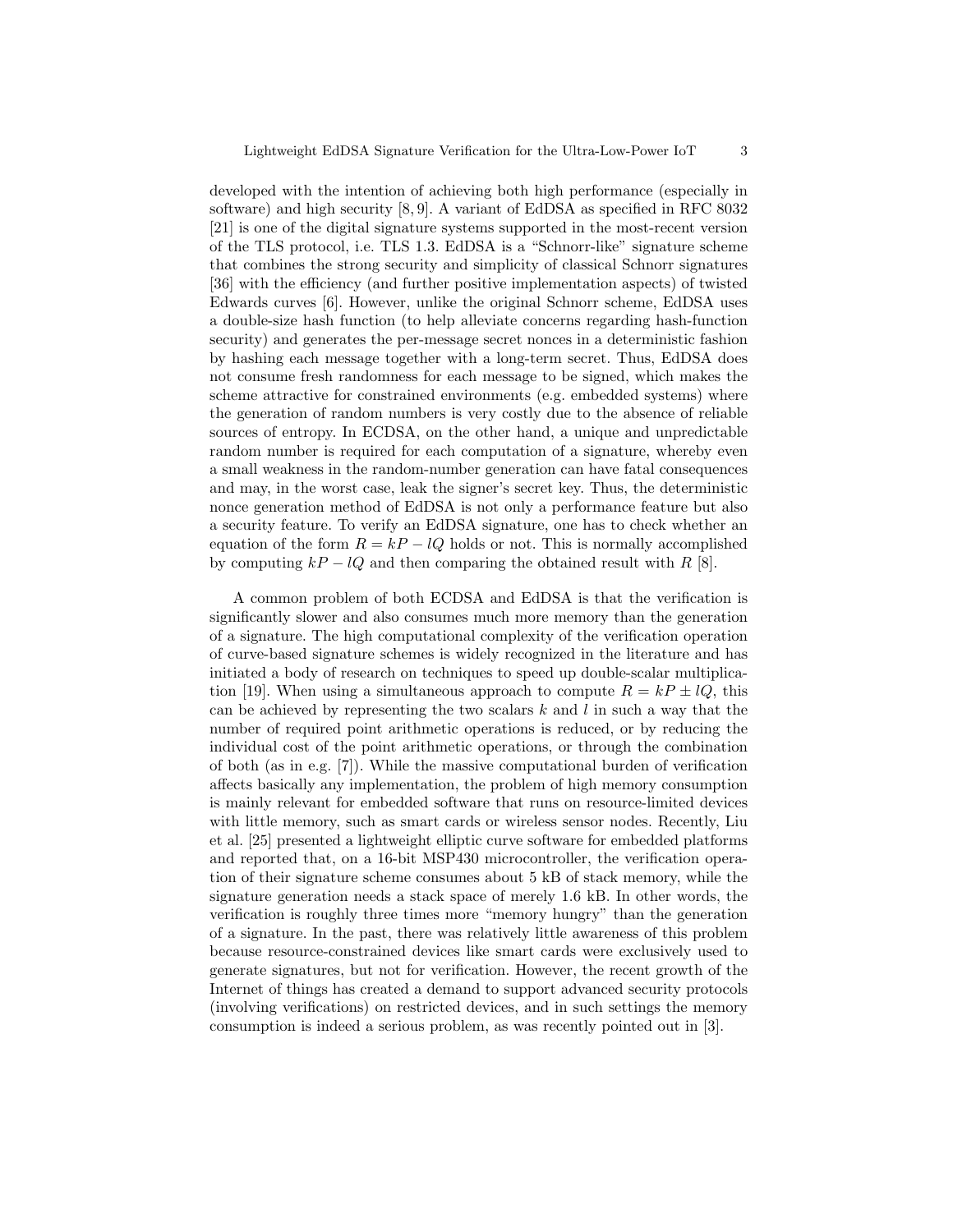In this paper, we present an approach to make the double-scalar multiplication required for the verification of an EdDSA signature more "lightweight" in terms of RAM footprint. Our basic idea is to exploit the birational equivalence between twisted Edwards curves and Montgomery curves in order to combine their individual arithmetic benefits. More concretely, we split the computation of  $kP - lQ$  into two separate steps, namely the fixed-base scalar multiplication  $kP$  carried out with a fixed-base comb method using the twisted Edwards form of the curve, and the variable-base scalar multiplication  $lQ$ , which we perform with the straightforward (i.e. "X-coordinate-only") Montgomery ladder on the birationally-equivalent Montgomery curve [29]. At the end of the ladder computation, the (projective) Y coordinate of the result is recovered according to the formulae from [31], and the obtained projective point is then converted to the corresponding projective point on the birationally-equivalent twisted Edwards curve so that it can be subtracted from  $kP$ . Intuitively, one would expect this approach to be memory-efficient since the two scalar multiplications are carried out sequentially and both the fixed-base comb method on the twisted Edwards curve and the variable-base Montgomery ladder on the Montgomery curve can be optimized to have a RAM footprint of below 1 kB as shown in [26]. On the other hand, one would also expect the "separated" approach to be slower than a simultaneous double-scalar multiplication since it requires more point additions and doublings. The experimental results we report in this paper allow one to analyze the trade-offs between execution time and RAM footprint these two approaches provide. We also discuss some corner cases in the point conversion and the recovery of the Y coordinate that require special attention.

# 2 Preliminaries

In this section, we first describe the EdDSA signature scheme and then give an overview of the arithmetic properties of (twisted) Edwards curves.

EdDSA. The Edwards-curve Digital Signature Algorithm (EdDSA) is a stateof-the-art signature scheme that provides high speed in software (especially on 64-bit platforms) and high security [8, 9]. EdDSA was obviously inspired by the classical Schnorr signature algorithm [36], which, in its original form, uses  $\mathbb{Z}_p$  as underlying algebraic structure, but can be straightforwardly adapted for elliptic curve groups; see e.g. [10, Sect. 4.2.3] for a formal description of a curve-based variant. However, EdDSA comes with a number of enhancements compared to [10] that were developed with the goal to improve the real-world security of the scheme. The major differences between EdDSA and the EC-Schnorr signature algorithm described in [10] are as follows.

– EdDSA is a deterministic signature scheme since it employs a deterministic process to generate the secret scalar r (called "session key" in  $[8]$ ) needed to sign a message  $M$ . Concretely, EdDSA generates  $r$  by hashing a long-term secret together with  $M$ . In this way, the signing operation does not require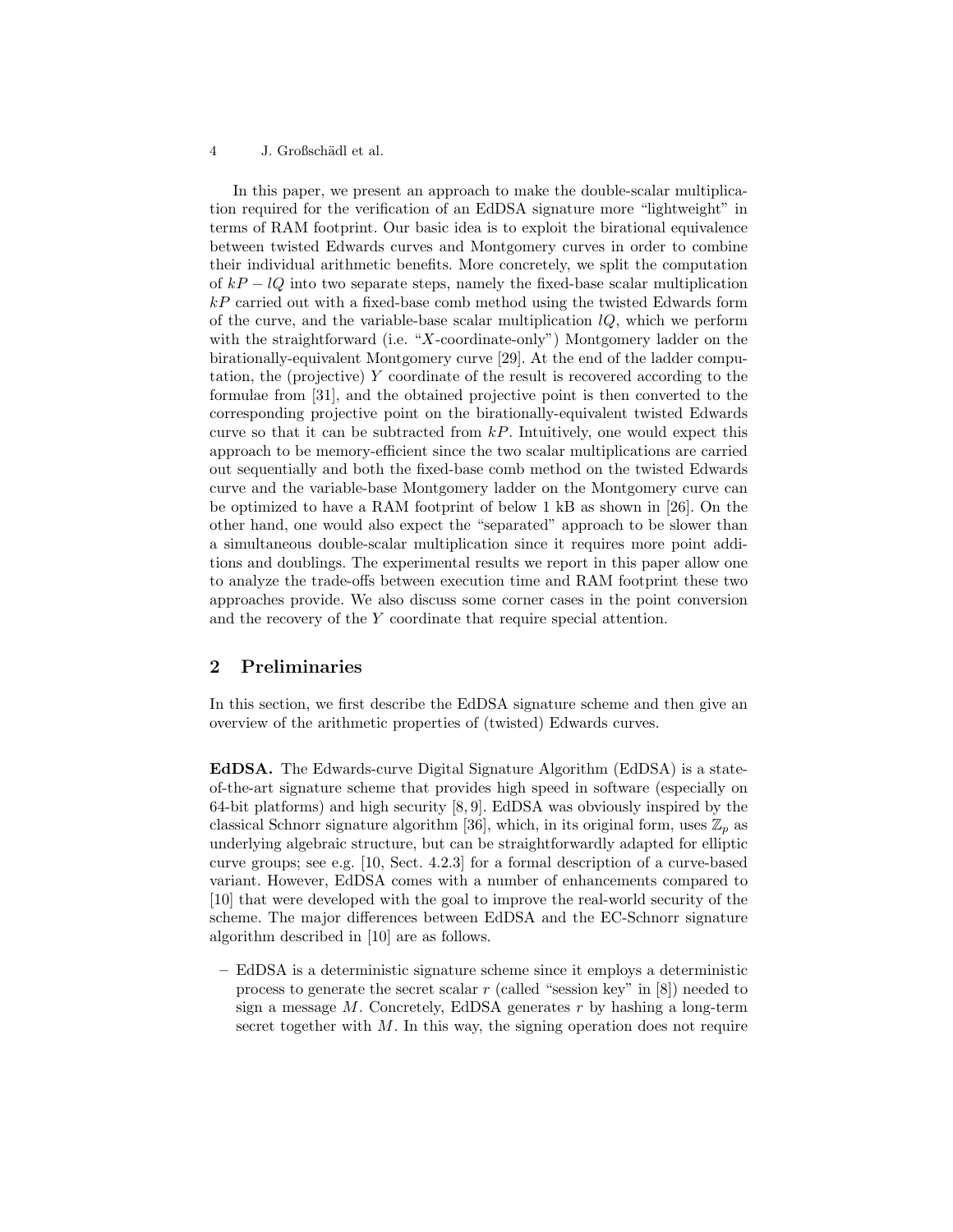any fresh randomness and it is also guaranteed that a value  $r$  is never used for different messages. On the other hand, the classical EC-Schnorr scheme from [10] has to produce a fresh random value r for each message  $M$  to be signed. This  $r$  must be unique for every  $M$  and chosen uniformly from the set  $\{1, 2, \ldots, \ell - 1\}$ , where  $\ell$  is the order of the base point. Even marginal deviations from randomness or a slight non-uniformity of the distribution from which  $r$  is taken can enable an attack against the EC-Schnorr scheme that may allow an adversary to get the signer's private key. EdDSA avoids such problems and is, therefore, particularly suited for environments where accessing a source of high-quality randomness is not easily possible.

- A distinguishing characteristic of curve-based Schnorr signature schemes is that they hash the message M together with  $R = rB$ , i.e. the result of the scalar multiplication between the secret scalar  $r$  and the base point  $B$ . The EC-Schnorr variant specified in [10] actually computes  $HASH(M, x_R)$  where  $x_R$  is the x-coordinate of R. EdDSA, on the other hand, also includes the signer's public key  $A$  in the hash computation; more precisely, it computes  $HASH(R, A, M)$  as part of the signature generation. The purpose of this socalled key-prefixing is to provide an "inexpensive way to alleviate concerns that several public keys could be attacked simultaneously" [8]. Indeed, as recently proven by Bernstein [5], single-user security for Schnorr signatures tightly implies multi-user security for key-prefixed Schnorr signatures in the standard model. Shortly after the publication of [5], Kiltz et al. [22] found that key-prefixing is not needed to ensure multi-user security and provided a reduction showing that "strong" single-user unforgeability tightly implies "strong" multi-user unforgeability in the random oracle model. However, to date, proving multi-user security using standard unforgeability assumptions without key-prefixing remains being an open problem.
- EdDSA supports fast verification of (large) batches of signatures, which is not (efficiently) possible when using the EC-Schnorr scheme from [10]. The saving in execution time that can be achieved through a batch verification of 64 signatures (versus an individual verification of 64 signatures) is more than 52% according to the experimental results reported in [8]. To achieve this speed-up, the designers of EdDSA modified the signature generation to output the (compressed) point  $R = rB$  as first component of the signature instead of  $HASH(M, x_R)$  as in EC-Schnorr. This tweak does not impact the security compared to EC-Schnorr since, given an EC-Schorr signature and the signer's public key, one can always recover R as in [10, Sect. 4.2.3.2].
- When designing an elliptic curve signature scheme, it is common practice to choose a hash function with an output length matching the bit-length of the order  $\ell$  of the base point B. Choosing the hash function in this way is also recommended for the EC-Schnorr algorithm in [10]. However, the designers of EdDSA were more conservative and recommend to employ a double-size hash function, claiming it "helps alleviate concerns regarding hash-function security" [8]. Specifically, they recommend to use SHA-512 when EdDSA is instantiated with a twisted Edwards curve that is birationally equivalent to Curve25519 and a base point B whose order  $\ell$  has a bit-length of 253.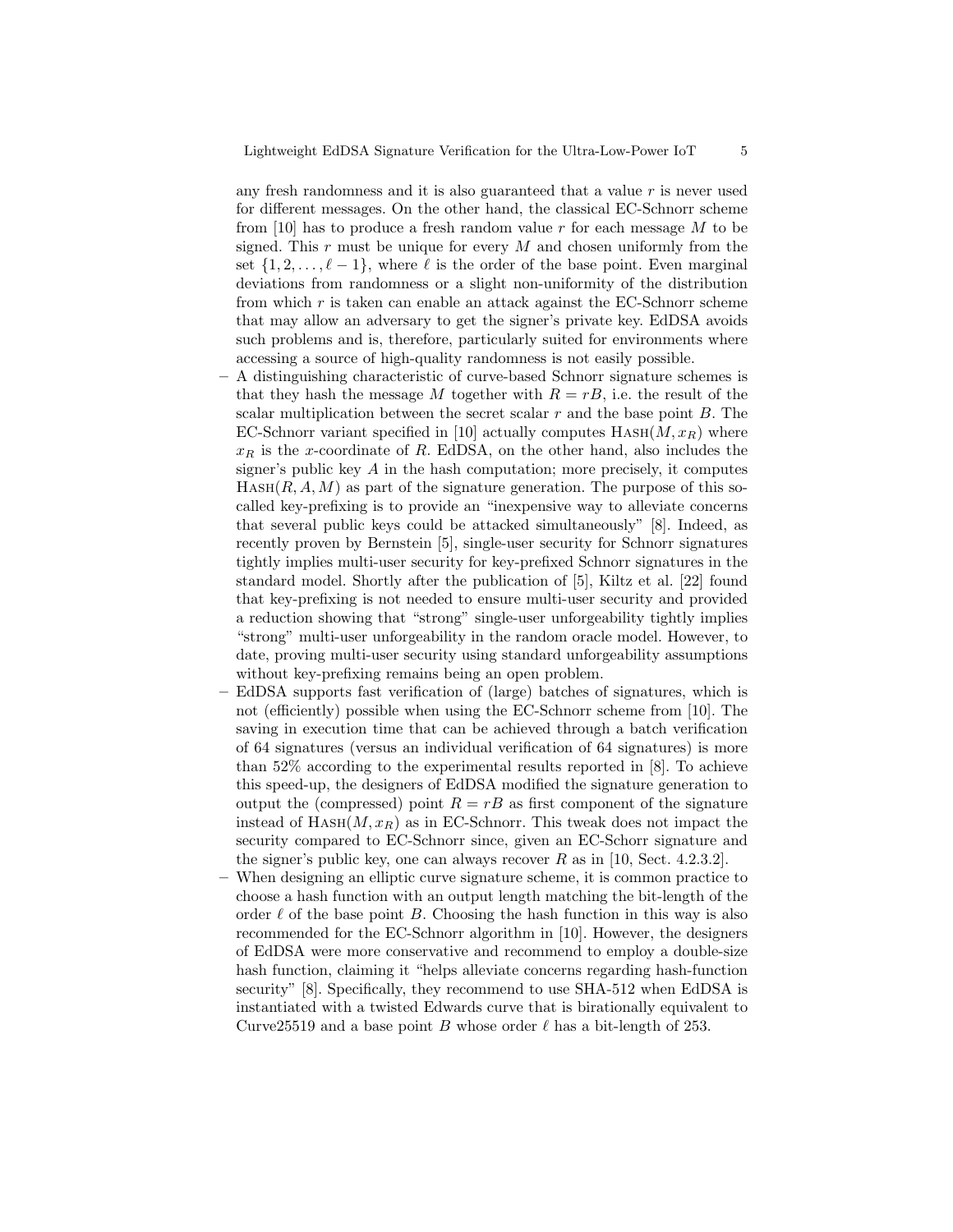Algorithm 1. EdDSA signature generation (sketch)

**Input:** Domain parameters  $(\mathbb{F}_q, E, B, \ell)$ , signer's key pair  $(a, A)$ , signer's long-term secret  $n$  for session-key generation, and message  $M$ .

**Output:** Signature  $(R, s)$  of M. 1:  $r \leftarrow$  HASH $(n, M) \mod \ell$ 2:  $R \leftarrow rB$ 3:  $h$  ← HASH(R, A, M) mod  $\ell$ 4:  $s \leftarrow r + ha \bmod \ell$ 5: return  $(R, s)$ 

Algorithm 1 specifies a (slightly) simplified version of the EdDSA signature generation as described in [8]. We left out some details that are not relevant in the context of the present paper. One such detail concerns the long-term secrets a and n, which are generated by hashing a secret "master key." In addition, the points  $R$  and  $A$  in line 3 and 5 are actually compressed, i.e. represented by the y-coordinate and one bit of the x-coordinate (see  $[8]$  for further details). When using the curve promoted by the EdDSA designers, which is a twisted Edwards curve birationally equivalent to Curve25519 [4], then a compressed point fits in 32 bytes and the complete signature has a size of 64 bytes. As shown in Algorithm 1, the message  $M$  is actually hashed twice, whereby one of the inputs to the second hash computation in line 3, namely the point  $R = rB$ , depends on the result of the first hash computation in line 1. This dependency may require the signer to buffer the complete message  $M$ , which could exceed the available memory capacity when  $M$  is large. Furthermore, this "double hashing" is also computationally expensive for large messages<sup>3</sup>. On the other hand, when  $M$  is relatively small, then the overall execution time of the signature generation is primarily determined by the scalar multiplication  $R = rB$  in line 2, which is, in fact, a fixed-base scalar multiplication since  $B$  is a pre-defined point.

| <b>Algorithm 2.</b> EdDSA signature verification (sketch)                                                    |
|--------------------------------------------------------------------------------------------------------------|
| <b>Input:</b> Domain parameters $(\mathbb{F}_q, E, B, \ell)$ , signer's public key A, message M, and alleged |
| signature $(R, s)$ .                                                                                         |
| <b>Output:</b> Acceptance or rejection of signature.                                                         |
| 1: $h \leftarrow \text{HASH}(R, A, M) \text{ mod } \ell$                                                     |
| 2. return Accept if $R = sB - hA$ and Reject otherwise                                                       |

Algorithm 2 describes the operations that need to be performed in order to verify an EdDSA signature. In particular, for short messages, one can assume that the hash computation in line 1 is relatively inexpensive, which means the

<sup>3</sup> RFC 8032 [21] specifies besides the original EdDSA scheme also a pre-hash version that replaces the message M in Algorithm 1 by its hash value  $m =$  HASH $(M)$ . This pre-hashing potentially reduces the execution time and RAM requirements for large messages, but loses the collision-resilience feature of the original EdDSA.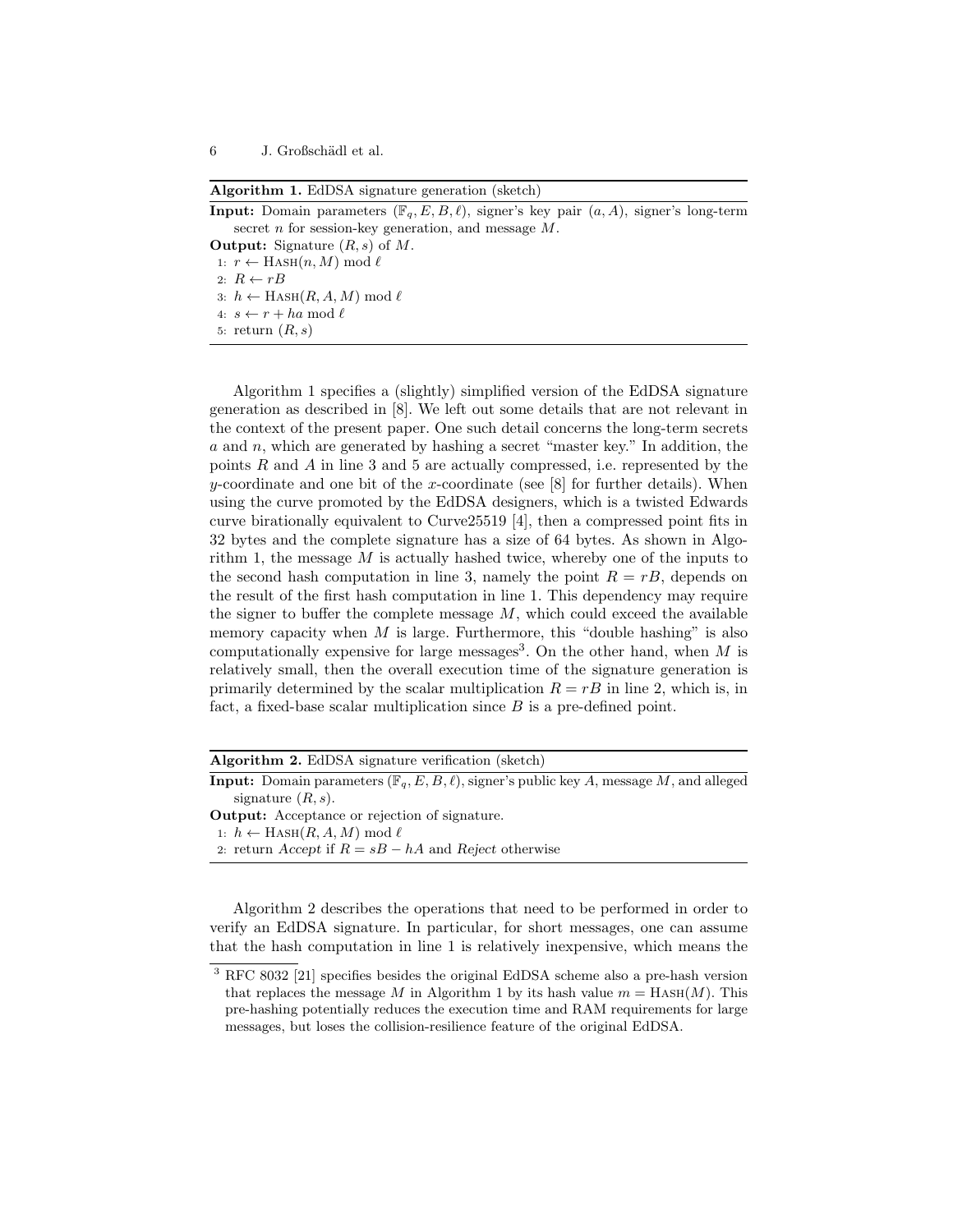overall execution time will be mainly determined by checking whether  $R$  equals  $sB - hA$  or not. This check can be carried out in a few different ways, but the most common approach is to compute  $sB - hA$  using an algorithm optimized for double-scalar multiplication (i.e. an algorithm that computes  $sB$  and  $hA$  in an interleaved or simultaneous fashion with "joint" doublings) and compare the result with R. The performance can be further improved by pre-computation of multiples of the points  $B$  and  $A$  (and possibly also combinations thereof) as well as by using a special representation of the two scalars s and h to minimize their joint weight; see e.g.  $[7, 12, 19]$  for a more detailed treatment. However, on memory-restricted devices, it generally makes sense to represent the scalars in Joint-Sparse Form (JSF) [37] since in this case the verifier has to pre-compute and store just two points, namely  $B - A$  and  $B + A$ . An alternative technique to verify an EdDSA signature consists of computing  $R + hA$  and  $sB$ , and then checking whether they are equal or not, which can be efficiently done using the projective representations of the points (i.e. no projective-to-affine conversions are required). However, a drawback of this approach is that the verifier has to carry out a costly decompression of R.

Twisted Edwards Curves. EdDSA uses a special class of elliptic curves, the so-called twisted Edwards (TE) curves, which were first described by Bernstein et al. in 2008 [6]. A TE curve over a non-binary finite field  $\mathbb{F}_q$  is defined by an equation of the form

$$
E_T: ax^2 + y^2 = 1 + dx^2y^2 \tag{1}
$$

where  $a$  and  $d$  are distinct and non-zero. The order of a TE curve is a multiple of four, and every TE curve contains a point of order two, which is  $(0, -1)$ . An interesting feature of TE curves is the existence of a neutral element  $\mathcal{O} = (0, 1)$ that is an affine point on the curve. The formula for point addition

$$
\underbrace{(x_3,y_3)}_{P_3}=\underbrace{(x_1,y_1)}_{P_1}+\underbrace{(x_2,y_2)}_{P_2}=\left(\frac{x_1y_2+y_1x_2}{1+dx_1x_2y_1y_2},\frac{y_1y_2-ax_1x_2}{1-dx_1x_2y_1y_2}\right)
$$

is unified and can, therefore, also be used for point doubling, i.e. it yields the correct result when  $P_1 = P_2$ . Further, it is *complete* when a is a square and d is a non-square in  $\mathbb{F}_q$ , so that the correct sum is computed for any pair of points (including special cases like  $P_1 = \mathcal{O}, P_2 = \mathcal{O}, P_2 = -P_1$ ). The additive inverse of a point  $(x, y)$  is the point  $(-x, y)$ . Any TE curve is birationally-equivalent to a Montgomery curve [29] (i.e. a curve defined by  $By^2 = x^3 + Ax^2 + x$  over  $\mathbb{F}_p$ ) and vice versa. The specific TE curve recommended by the EdDSA designers is birationally-equivalent to Curve25519 [4] and has the parameters  $a = -1$  and d = −121665/121166 ∈  $\mathbb{F}_p$  with  $p = 2^{255} - 19$ . The group  $E_T(\mathbb{F}_p)$  is isomorphic to  $\mathbb{Z}_\ell \times \mathbb{Z}_8$  where  $\ell$  is a 253-bit prime (see [8, 9] for more details).

When  $a = -1$ , the *extended TE coordinates* introduced in [20] allow one to perform a "mixed" point addition with only seven multiplications (7M) in the underlying field [26]. Doubling a point in extended projective coordinates costs three multiplications (3M) and four squarings (4S).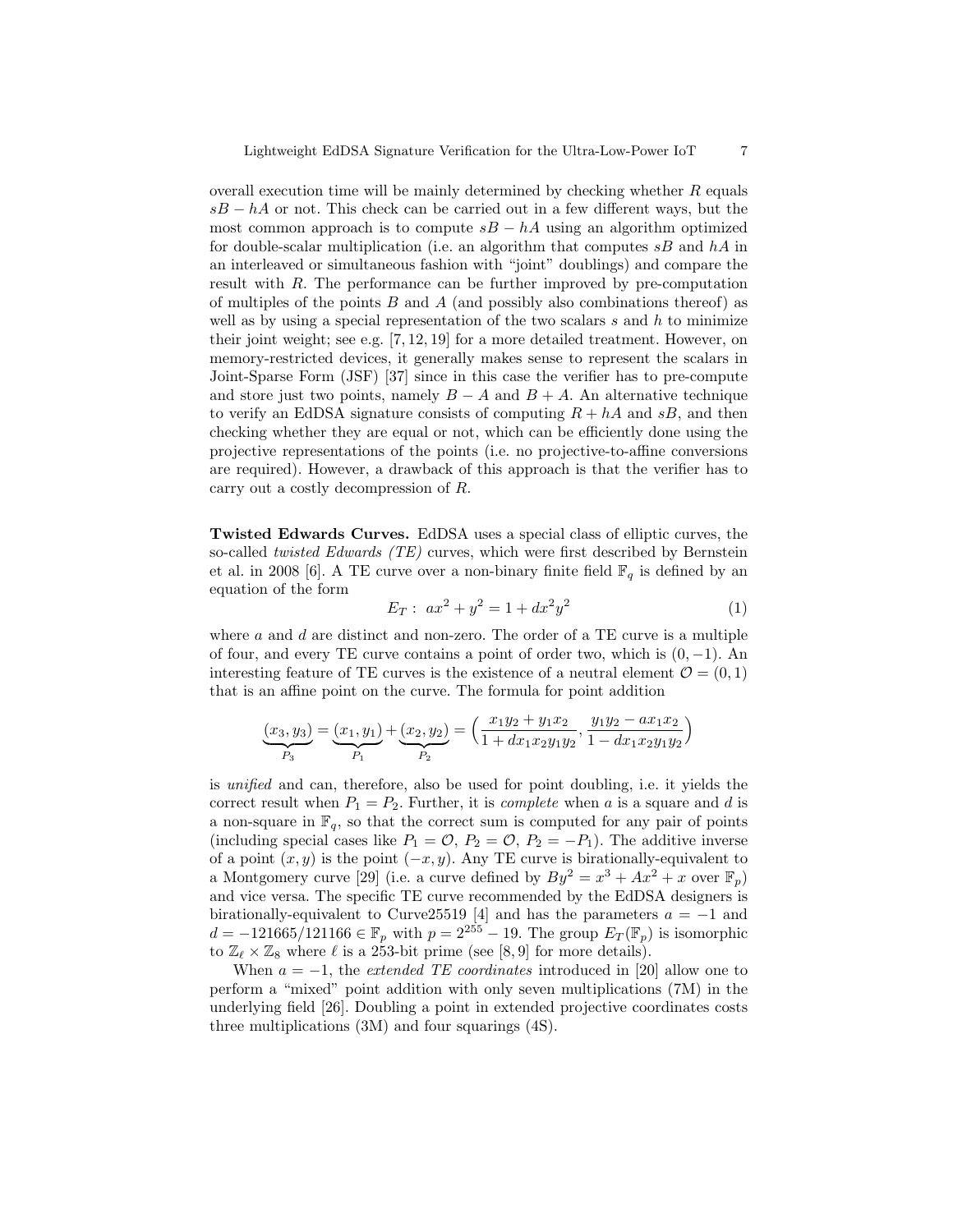# 3 Implementation Options for EdDSA Verification

In this section we will have a closer look at different ways the verification of an EdDSA signature can be implemented, whereby we pay special attention to the double-scalar multiplication  $s = hA$ . The straightforward approach, which is used by most (lightweight) cryptographic libraries, is to compute  $sB$  and  $hA$  in a combined fashion (i.e. with "joint" doublings) following e.g. the simultaneous or interleaving strategy [19]. An alternative approach is to completely separate these two scalar multiplications and exploit the birational equivalence between the TE form and the Montgomery form.

## 3.1 Simultaneous Double-Scalar Multiplication

There are two main approaches for performing the double-scalar multiplication  $sB - hA$  in a combined fashion, namely the simultaneous method [19] and the interleaving technique [28], which have their origin in corresponding algorithms for multi-exponentiation. Both methods reduce the number of point doublings by half (compared to the separate computation of  $sB$  and  $hA$ ) at the expense of increased RAM consumption for storing a pre-computed table that contains multiples (and possibly also linear combinations<sup>4</sup>) of the two base points  $A$  and B. Furthermore, both methods can utilize a "low-weight" representation of the scalars, e.g. Non-Adjacent Form (NAF) or Joint-Sparse Form (JSF) [19], which determines the actual execution time (i.e. the number of point additions) and the size of the pre-computed table. However, when RAM is limited, it makes generally sense to restrict the size of the table to a few points, e.g. four points including  $A$  and  $B$ . In this case, the simultaneous double-scalar multiplication with a JSF representation of the scalars  $s$  and  $h$  executes, on average, the same number of point additions in the evaluation phase as the interleaving technique with width-3 NAFs (see [19, Table 3.6] for a more detailed analysis). Since the width-3 NAFs of s and h require more RAM than their JSF representation, we decided to implement the simultaneous method.

The JSF utilizes a binary (i.e. radix-2) signed-digit number system with the digit set  $D = \{-1, 0, 1\}$  to represent a pair of integers a, b such that they have minimal joint Hamming weight, which means the number of non- $(0, 0)$  columns is as small as possible. Solinas gave in [37] a formal definition of the JSF based on three properties and also proved both its uniqueness and optimality. More concretely, he showed that any pair of integers has a unique JSF and that this JSF has the least density of non- $(0, 0)$  columns among all joint expansions. The number of digits of the JSF representation of two positive integers exceeds the bitlength of the larger of these two integers by at most one digit. However, since each digit is from D and requires two bits for its representation, the JSF of the scalars s and h needed for EdDSA verification occupies 128 bytes in RAM.

<sup>&</sup>lt;sup>4</sup> The main difference between the simultaneous method and the interleaving method is that, in the latter case, the table entries are disjoint with respect to the two base points A and B (i.e. each pre-computed value involves only a single base point).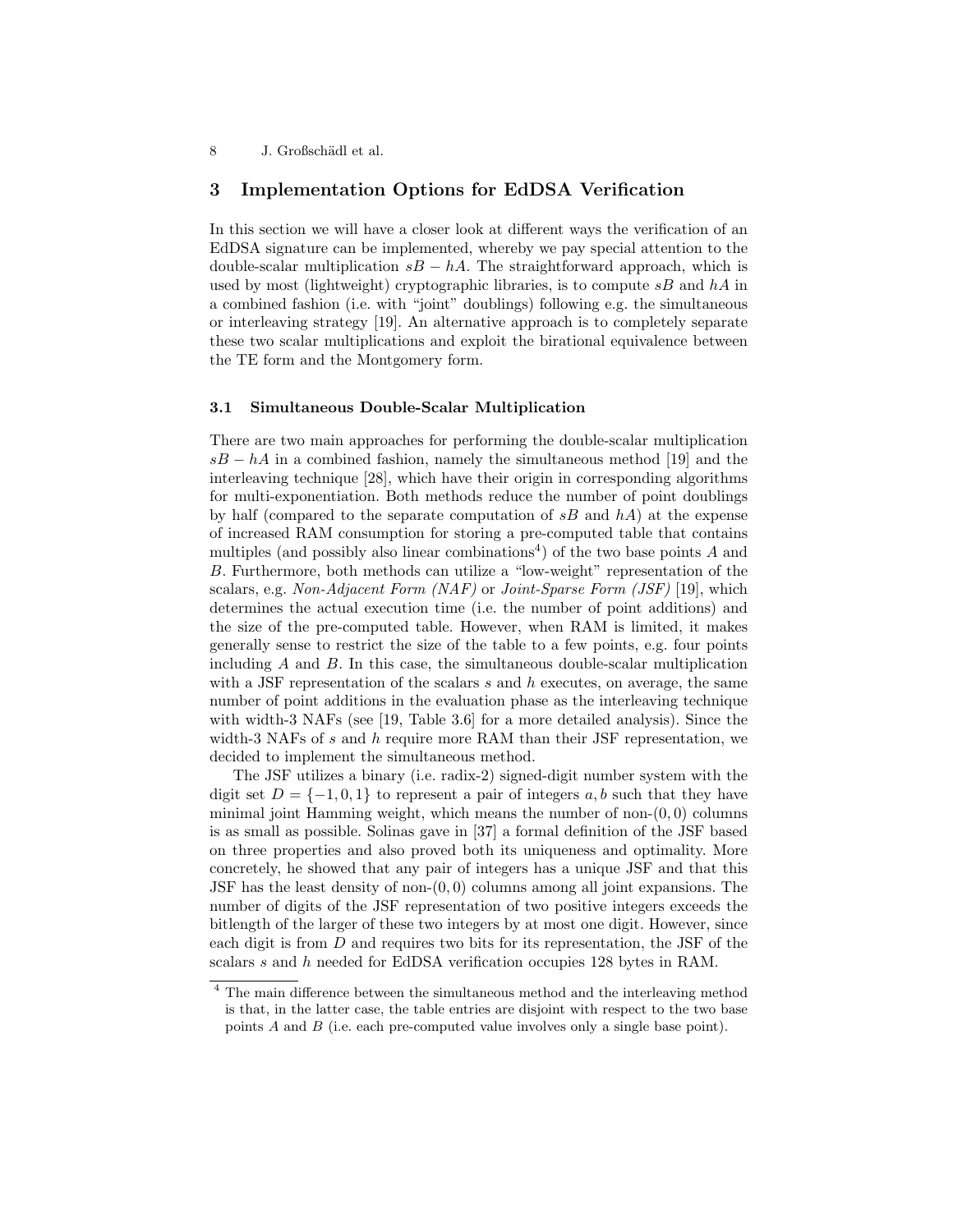Algorithm 3. Simultaneous method for double-scalar multiplication.

**Input:** Twisted Edwards curve  $E_T$  over  $\mathbb{F}_q$  of cardinality  $h\ell$  where  $\ell$  is prime, rational points  $A \in E_T(\mathbb{F}_q)$  and  $B \in E_T(\mathbb{F}_q)$ , scalars  $h \in [0, \ell - 1]$  and  $s \in [0, \ell - 1]$ . **Output:** Point  $R = sB - hA$  in affine coordinates. 1:  $(s', h') \leftarrow \text{JONTSPARSEFORM}(s, h)$ 2:  $T \leftarrow [-A, B + A, B, B - A]$  {table with 2 affine and 2 proj. points} 3:  $T \leftarrow \text{PROTOEXTAFF}(T)$  {table with 4 extended affine points} 4:  $Q \leftarrow \mathcal{O}$ 5: for i from LENGTH $(s', h') - 1$  down to 0 do 6:  $Q \leftarrow 2Q$ 7:  $d_i \leftarrow 3s'_i + h'_i$ 8: if  $(d_i > 0)$  then  $Q \leftarrow Q + T[d_i - 1]$  end if 9: if  $(d_i < 0)$  then  $Q \leftarrow Q - T[\text{ABS}(d_i) - 1]$  end if 10: end for 11:  $R \leftarrow \text{PROTOAFF}(Q)$ 12: return R

Algorithm 3 shows a simplified implementation of the simultaneous method for the double-scalar multiplication  $sB - hA$  using the JSF for the scalars. The computation of the JSF of the scalars  $s$  and  $h$  in line 1 is relatively inexpensive and can be done as specified in e.g. [37] or [19, Algorithm 3.50]. Thereafter, the entries of the table T are generated, starting with the sum  $S = B + A$  and the difference  $D = B - A$ , which we obtain using the projective addition formulae from [6, Sect. 6]. We convert these two (projective) points to affine coordinates by taking advantage of the simultaneous inversion technique, i.e. we invert the product  $Z_{S}Z_{D}$  and then obtain  $1/Z_{S}$  and  $1/Z_{D}$  by multiplying the result of the inversion by  $Z_D$  and  $Z_S$ , respectively [19, Algorithm 2.26]. Next, the four affine points  $-A$ ,  $B$ ,  $S$ , and  $D$  have to be represented in extended affine coordinates of the form  $(u, v, w)$  where  $u = (x + y)/2$ ,  $v = (y - x)/2$ ,  $w = dxy$  [9, 24] and stored in table T. The bulk of the computation, in particular the doubling and addition/subtraction of points, is carried out in a relatively simple loop whose number of iterations corresponds to the length of the JSF expansion of the two scalars (approximately the bitlength of  $\ell$ ). In each iteration, a point doubling is performed (line 6) and an index  $d_i$  to access the table T is calculated based on the digits  $s'_i$  and  $h'_i$  (line 7). This index  $d_i$  is in the range [-4, 4]; depending on its value and sign, an entry of table  $T$  may be added or subtracted as specified in line 8 and 9. Since the negation of a point is cheap, it suffices to have a table with only four pre-computed points. The point Q (represented with extended projective coordinates) is initialized to the neutral element  $\mathcal O$  and updated in each iteration of the loop until it eventually holds the result  $sB - hA$ , which is finally converted to standard affine coordinates (line 11).

Since, on average, roughly half of the columns of the JSF expansion of s and h are not  $(0, 0)$  [37], the probability that  $d_i \neq 0$  is roughly 50%. Thus, it can be expected that only in roughly half of the iterations of the loop a point addition (or subtraction) is actually performed. On the other hand, a point doubling is carried out in each iteration. Using the basic cost models for a mixed addition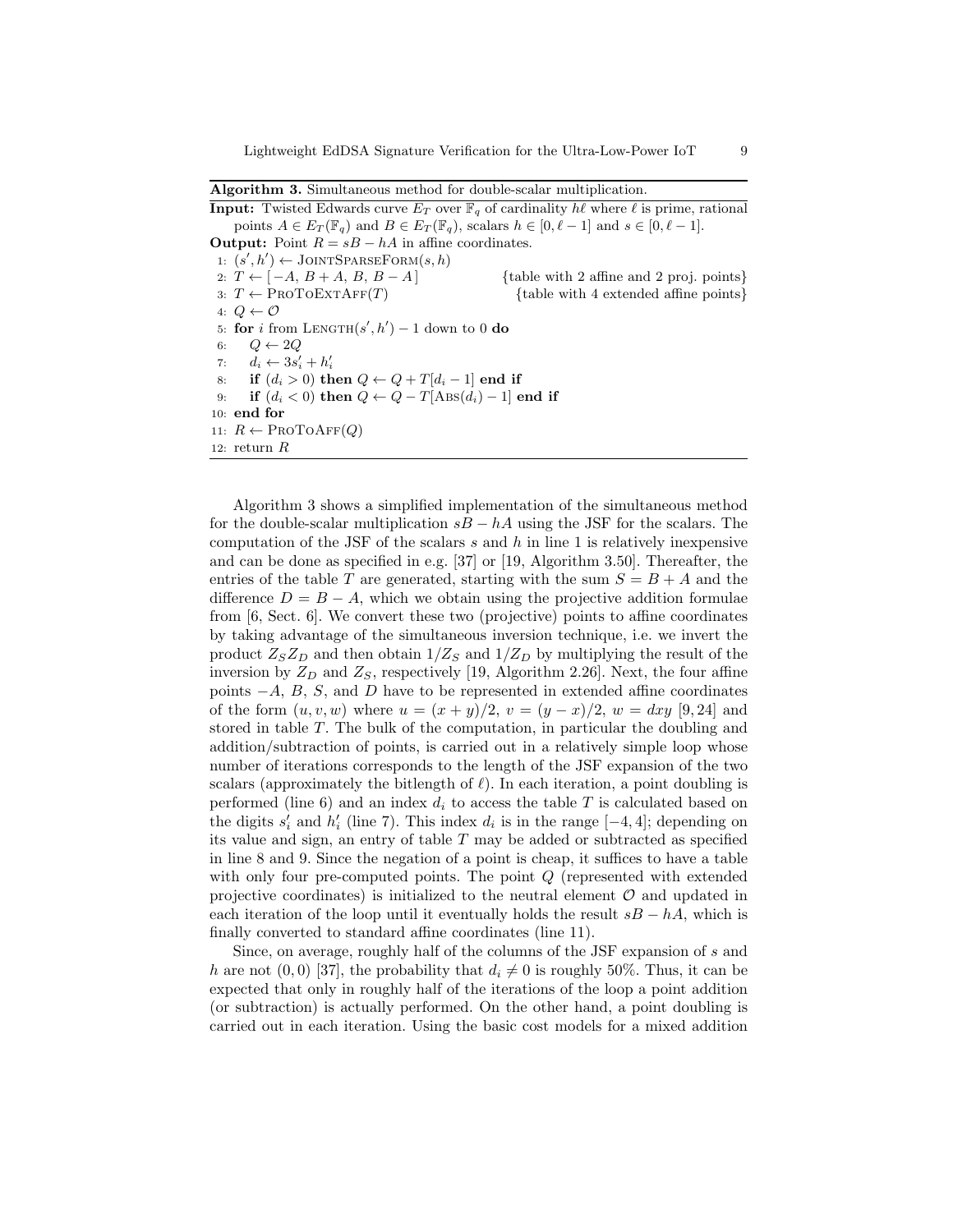$(7M)$  and projective doubling  $(3M + 4S)$  mentioned in Sect. 2, we can estimate that, on average,  $0.5 \cdot 7 + 3 = 6.5$  multiplications and four squarings in  $\mathbb{F}_p$  are executed per iteration. Consequently, the complete cost of the loop amounts to about 6.5n multiplications and 4n squarings in  $\mathbb{F}_p$  (where n is the length of the JSF expansion), i.e. roughly  $6.5M + 4S$  per scalar bit. The pre-computed table T contains four points in extended affine coordinates, which means in our case the table occupies 384 bytes in RAM (96 bytes per point).

# 3.2 Two Separate Scalar Multiplications

An obvious alternative to the simultaneous method for obtaining  $sB - hA$  is to split the computation into two completely separate parts, namely a fixed-base scalar multiplication  $sB$ , and a variable-base scalar multiplication  $hA$ . Intuitively, one expects this separated approach to be slower than the simultaneous method since significantly more point doublings have to be performed, which is likely the reason why this approach has, to our knowledge, never been analyzed in the literature. However, this disadvantage can be mitigated by exploiting the birational equivalence between TE curves and Montgomery curves, enabling us to take advantage of the highly-efficient Montgomery ladder to implement the variable-base scalar multiplication  $hA$ . The primary advantage of the separated approach is low memory consumption (in relation to the simultaneous method) since it requires neither a table with pre-computed points nor additional space for a JSF representation of the two scalars.

**Input:** Twisted Edwards curve  $E_T$  over  $\mathbb{F}_q$  of cardinality  $h\ell$  where  $\ell$  is prime, rational point  $P = (x, y) \in E_T(\mathbb{F}_q)$  with ord $(P) \geq \ell$ , scalar  $k \in [0, \ell - 1]$ . **Output:** Point  $Q = kP$  in projective coordinates. 1: if  $k = 0$  then return  $(0:1:1)$ 2: if  $k = \ell - 1$  then return  $(-x : y : 1)$ 3:  $P_m \leftarrow \text{TEDTOMON}(P)$ 4:  $(Q_1, Q_2) \leftarrow \text{MONLADDER}(P_m)$ 5:  $Q_r \leftarrow \text{RECOVERY}(Q_1, Q_2, P_m)$ 6:  $Q \leftarrow \text{MONTOTED}(Q_r)$ 7: return Q

Algorithm 4. Scalar multiplication on TE curve using Montgomery ladder

Algorithm 4 explains how one can perform a variable-base scalar multiplication  $kP$  (where P is a public key, i.e. a rational point on a TE curve) using the Montgomery ladder on the birationally-equivalent Montgomery curve, which is in the case of Ed25519 a curve<sup>5</sup> that is isomorphic to Curve25519. At first, the point  $P$  on the TE curve is mapped to the Montgomery curve with help of the

 $^5$  The specific Montgomery curve that is birationally-equivalent to the TE curve used by Ed25519 has the same parameter A as Curve25519 (i.e.  $A = 48662$  [4]), but the parameter B differs since  $B = -(A + 2) = -48664$  instead of  $B = 1$ .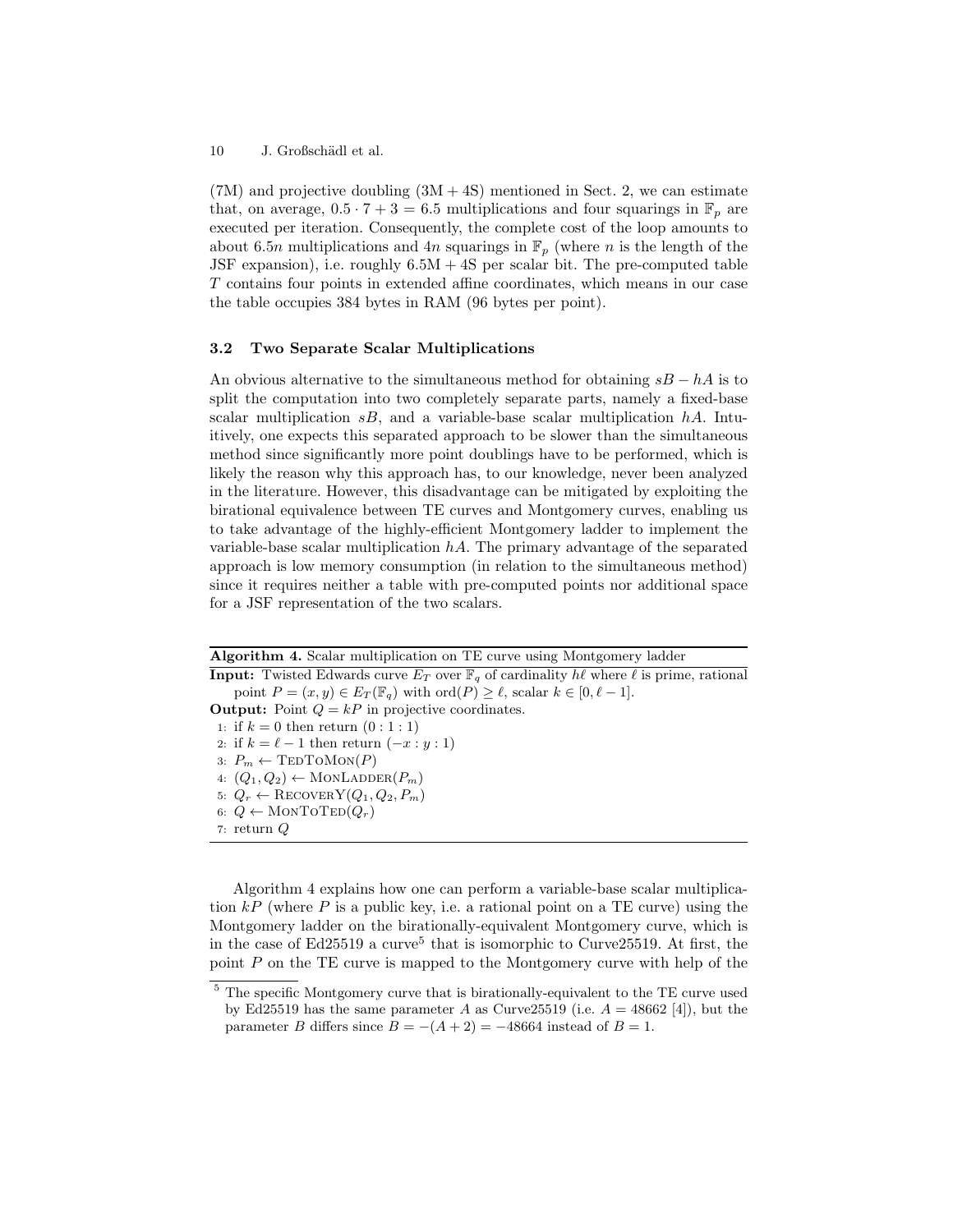formulae given in [6]. This mapping involves a costly inversion, since to achieve maximum performance, the input point for the Montgomery ladder needs to be represented in affine coordinates. Thereafter, the Montgomery ladder is carried out in a similar fashion as in X25519 key exchange [4] (i.e. the point arithmetic involves only the projective  $X$  and  $Z$  coordinate) and, thus, achieves the same efficiency. However, there are two deviations from the X25519 ladder, namely (i) the  $Y$  coordinate of the resulting point has to be recovered, and (ii) the main loop of the ladder (as specified in e.g. [17]) needs to be modified because, unlike X25519, it can not be taken for granted that the most significant "1" bit of the scalar is always at the same position. Finally, the resulting point in projective  $(X:Y:Z)$  coordinates has to be converted to the corresponding point on the TE curve. This TE point can be in projective coordinates since it is added to the result of the fixed-base scalar multiplication  $sB$ , which is usually also given in projective coordinates. Only at the very end, a single inversion is necessary to get the final result (i.e. the sum of the results of the two scalar multiplications) in affine coordinates. Although the basic principle of performing the variablebase scalar multiplication  $h\mathcal{A}$  on the birationally-equivalent Montgomery curve is fairly straightforward, there are a couple of corner cases that require special attention. Such corner cases can occur in (i) the point conversions between the TE form and the Montgomery form, and (ii) the recovery of the Y coordinate at the end of the Montgomery ladder.

Corner Cases of Point Conversion. An affine point  $(x_t, y_t)$  on a TE-form elliptic curve  $E_T$  can be converted to the corresponding point  $(x_m, y_m)$  on the birationally-equivalent Montgomery curve  $E_M$  using the following map [6].

$$
\phi: (x_t, y_t) \mapsto (x_m, y_m) = \left(\frac{1+y_t}{1-y_t}, \frac{1+y_t}{(1-y_t)x_t}\right)
$$
 (2)

Obviously, the map  $\phi$  is not defined for  $x_t = 0$  or  $y_t = 1$ . Since the parameters a and d of a TE curve  $E_T$  must be distinct and nonzero, there exists only one point with  $y_t = 1$ , namely the neutral element  $(0, 1)$ , which corresponds to the point at infinity  $\mathcal O$  on the birationally-equivalent Montgomery curve. There are two points on  $E_T$  with  $x_t = 0$ ; one is the neutral element  $(0, 1)$  and the other is the point  $(0, -1)$ . This point has order 2 and corresponds to the point  $(0, 0)$  on the Montgomery curve, which also has order 2 [6].

Given an affine point  $(x_m, y_m)$  on a Montgomery curve  $E_M$  governed by the equation  $By^2 = x^3 + Ax^2 + x$ , one can compute the corresponding point on the birationally-equivalent TE curve  $E_T$  using the map

$$
\psi
$$
:  $(x_m, y_m) \mapsto (x_t, y_t) = \left(\frac{x_m}{y_m}, \frac{x_m - 1}{x_m + 1}\right).$  (3)

The map  $\psi$  is not regular at points with  $x_m = -1$  or  $y_m = 0$ ; in particular  $\psi$  is undefined at the affine point  $(0,0)$  on  $E_M$ . Another special case for which  $\psi$  is irregular are the points with  $x_m = -1$ . By setting  $x_m$  to  $-1$ , we can write the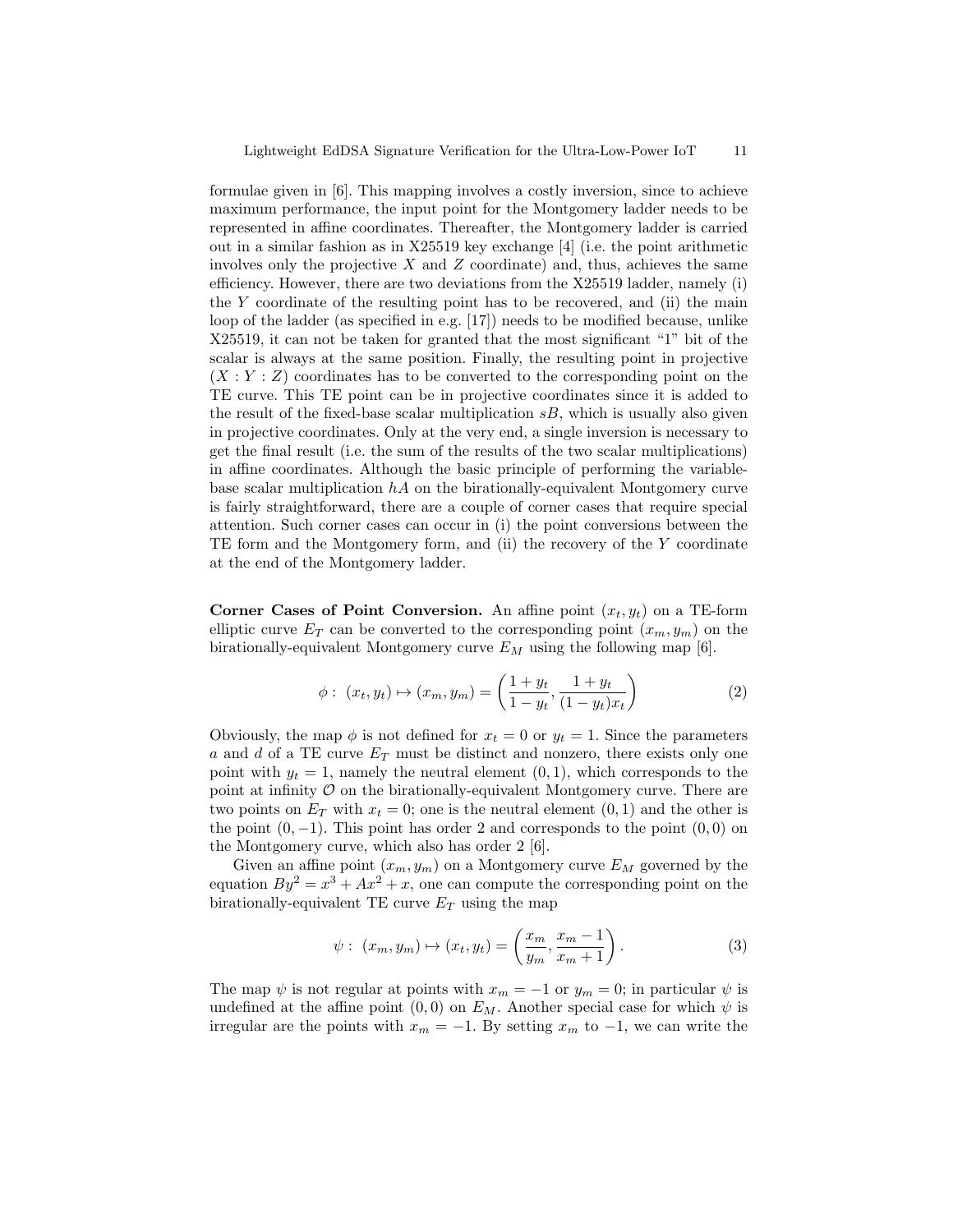Montgomery-curve equation as  $By_m^2 = A - 2$  to make it clear that such points only exist when  $(A-2)/B$  is a square in  $\mathbb{F}_p$ , which obviously does not apply to our curve. Hence, in summary, corner cases in the conversion of points between the TE model and the birationally-equivalent Montgomery model can only be caused by points of low order. However, since the input point for the variablebase scalar multiplication  $hA$  is the signer's public key  $A$ , it should never have low order, provided the signer generated his/her key pair in a proper fashion as specified in [8]. We will discuss low-order points further in the next subsection and describe how our implementation deals with them.

Corner Cases of Y -Coordinate Recovery. Situations that require special attention can also emerge during the recovery of the Y coordinate as described in [31]. According to Algorithm 4, the Montgomery ladder actually returns two points, namely  $Q_1 = kP_m$  and  $Q_2 = Q_1 + P_m = kP_m + P_m = (k+1)P_m$  (see [13] for details). The X and Z coordinates of these two points, along with the affine x and y coordinates of the input point  $P_m$ , allow one to re-compute the projective Y-coordinate of  $Q_1$ , which is relatively inexpensive since it requires only ten multiplications and six additions/subtractions in  $\mathbb{F}_p$ . Given the points  $Q_1 = (X_1 : Z_1), Q_2 = (X_2 : Z_2), P_m = (x_m, y_m),$  a full projective representation of  $Q_1$  (including Y coordinate) can be obtained as follows [31]:

$$
X_r = 2By_m Z_1 Z_2 X_1
$$
  
\n
$$
Y_r = Z_2[(X_1 + x_m Z_1 + 2AZ_1)(X_1 x_m + Z_1) - 2AZ_1^2] - (X_1 - x_m Z_1)^2 X_2
$$
  
\n
$$
Z_r = 2By_m Z_1 Z_2 Z_1
$$

The coordinate  $Z_r$  of this new representation of  $Q_1$  is a product of  $y_m$ ,  $Z_1^2$ , and  $Z_2$ , but this does normally not change the value of the affine x coordinate since  $x_r = X_r/Z_r = X_1/Z_1$ . However, the equation for  $Z_r$  shows that recovering the affine y coordinate  $y_r = Y_r/Z_r$  does not work when (i) the y coordinate of the ladder-input  $P_m$  is 0, or (ii) the projective Z coordinate of one of the outputpoints of the ladder (i.e.  $Z_1$  or  $Z_2$ ) is 0. The former case is only possible when  $P_m$  has order 2 [13], which means  $P_m = (0,0)$  since there are no other points in the 2-torsion group of our Montgomery curve. A pragmatic approach to deal with this corner case is to simply reject a public key if it has low order (as we will discuss in detail in the next subsection). Preventing low-order points from entering the ladder also simplifies the analysis of the second corner case, i.e. the case  $Z_1 = 0$  or  $Z_2 = 0$ . Namely, when we exclude low-order points as input to the ladder and insist that k is in the range  $[0, \ell - 1]$ , then  $Z_1 = 0$  (i.e.  $Q_1 = \mathcal{O}$ ) is only possible when  $k = 0$ . On the other hand,  $Z_2 = 0$  (i.e.  $Q_2 = \mathcal{O}$ ) implies  $Q_1 = -P_m$  since  $Q_2 = Q_1 + P_m$ , which can only occur when  $k = \ell - 1$ .

So, in summary, when the order of the ladder input  $P_m$  is at least  $\ell$ , there remain only two corner cases that require special attention when recovering the Y coordinate at the end of the ladder, namely  $k = 0$  and  $k = \ell - 1$ . As shown in Algorithm 4, our implementation handles these special cases through if-then clauses (line 1 and 2) without actually executing the ladder.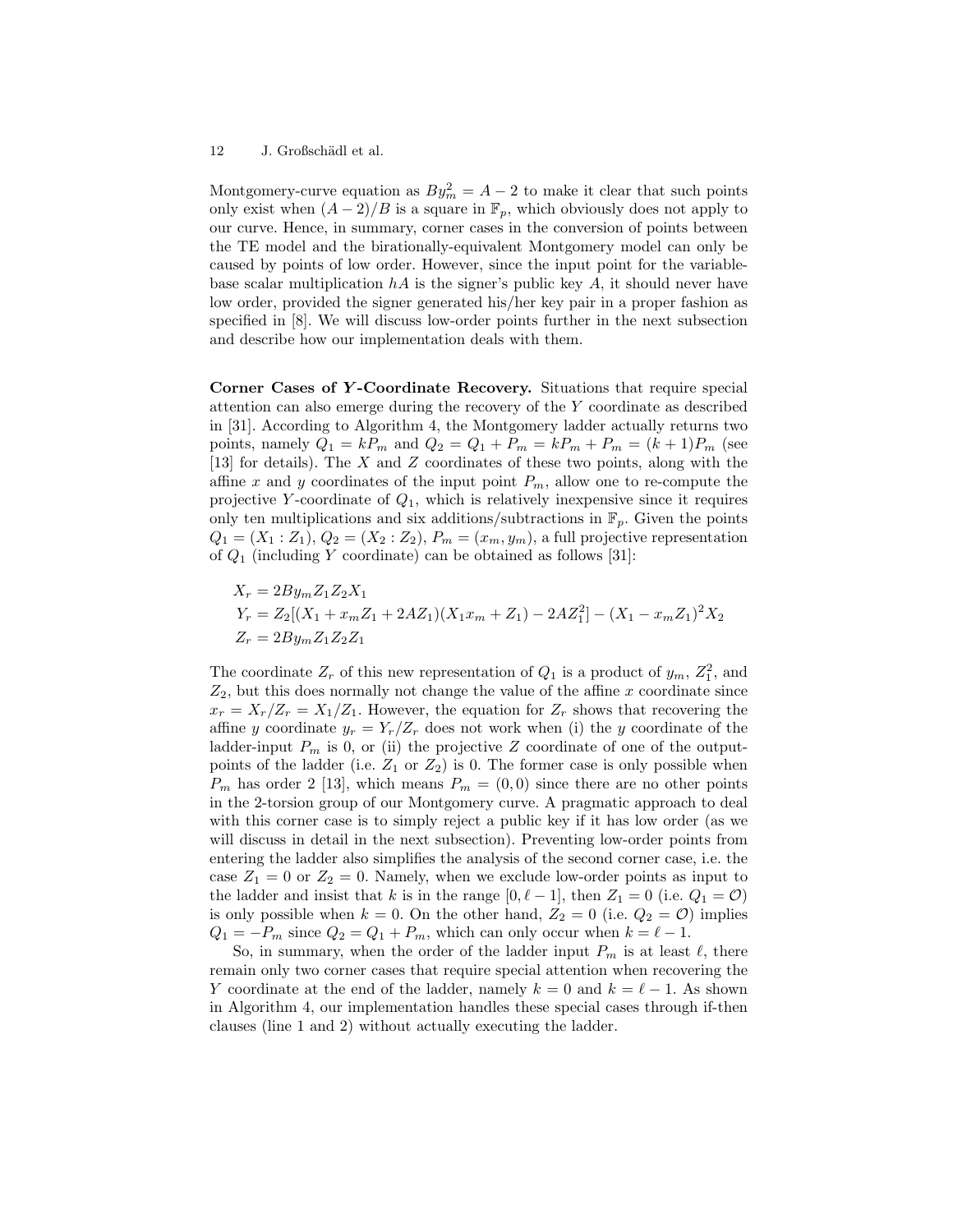Single Ladder for X25519 and Ed25519. The Montgomery ladder can be used to implement not only EdDSA verification, but also ECDH key exchange as described in [4]. This naturally raises the question whether one and the same ladder implementation can serve both cryptosystems and, in this way, reduce the code size of an ECC library. As already mentioned before, there are some subtle differences between a conventional X25519 ladder (see e.g. [17]) and the ladder we use to compute  $hA$  as part of EdDSA verification. In particular, due to the so-called "clamping" of scalars according to [4], the highest "1" bit of an X22519 scalar is always at the same position, which is not guaranteed for the scalar  $h$  computed during EdDSA verification (line 1 of Algorithm 2) since it is a hash value reduced modulo  $\ell$ . Furthermore, a ladder for X25519 key exchange has to be resistant to timings attacks, whereas a ladder for EdDSA verification does not. Nonetheless, it is possible to implement a "unified" ladder that suits both X25519 and Ed25519 by adopting one of the following two strategies. The first is to initialize the ladder as usual (i.e.  $Q_1 = (x_m : 1)$  and  $Q_2 = 2Q_1$ ), then scan for the most-significant "1" bit in the scalar, and start the iteration of the ladder loop from the next-lower bit. This scanning for the highest "1" bit does not introduce a vulnerability to timing attacks, even when it is implemented in a naive way, since X25519 scalars are always "clamped" as specified in [4]. An alternative way is to initialize the ladder with  $Q_1 = (0:1)$  and  $Q_2 = (x_m:1)$ to make it work correctly with leading "0" bits in a scalar. More precisely, this initialization allows one to fix the number of ladder iterations for X25519 and Ed25519 to e.g. 256 because the processing of leading "0" bits does not change  $Q_1$  and also not the quotient  $X_2/Z_2$  [13]. We implemented the first method as it enables slightly better performance for EdDSA verification.

Computation of  $R = sB - hA$ . Besides the variable-base scalar multiplication hA, we also have compute sB, where  $s \in [0, \ell - 1]$  is extracted from the signature to be verified and  $B \in E_T(\mathbb{F}_p)$  is the generator of the cyclic sub-group specified by the parameter set for EdDSA [8]. This computation is a fixed-base scalar multiplication and can be carried out much faster than the variable-base scalar multiplication  $hA$ . Our software implementation executes this fixed-base scalar multiplication via a *fixed-base comb method* [19] with a radix- $2^4$  signeddigit representation for the scalar  $s$ , which means four bits of  $s$  are processed at once. The implementation uses a look-up table of eight pre-computed points that are stored in flash memory (and not in RAM) since B is fixed and known a priori. Our implementation of the fixed-base comb method is, in essence, the same as in [26], where a detailed description can be found. After computation of the two points  $sB$  and  $hA$ , which are obtained in projective coordinates, the latter has to be subtracted from the former. We use the (projective) addition formulae provided in [6] for this subtraction. Finally, the point  $R = sB - hA$  is converted to standard affine coordinates and then compressed so that it can be compared with the compressed point contained in the signature.

Thanks to the extended projective coordinates introduced in [20], a mixed point addition (i.e. an addition where one point is given in extended projective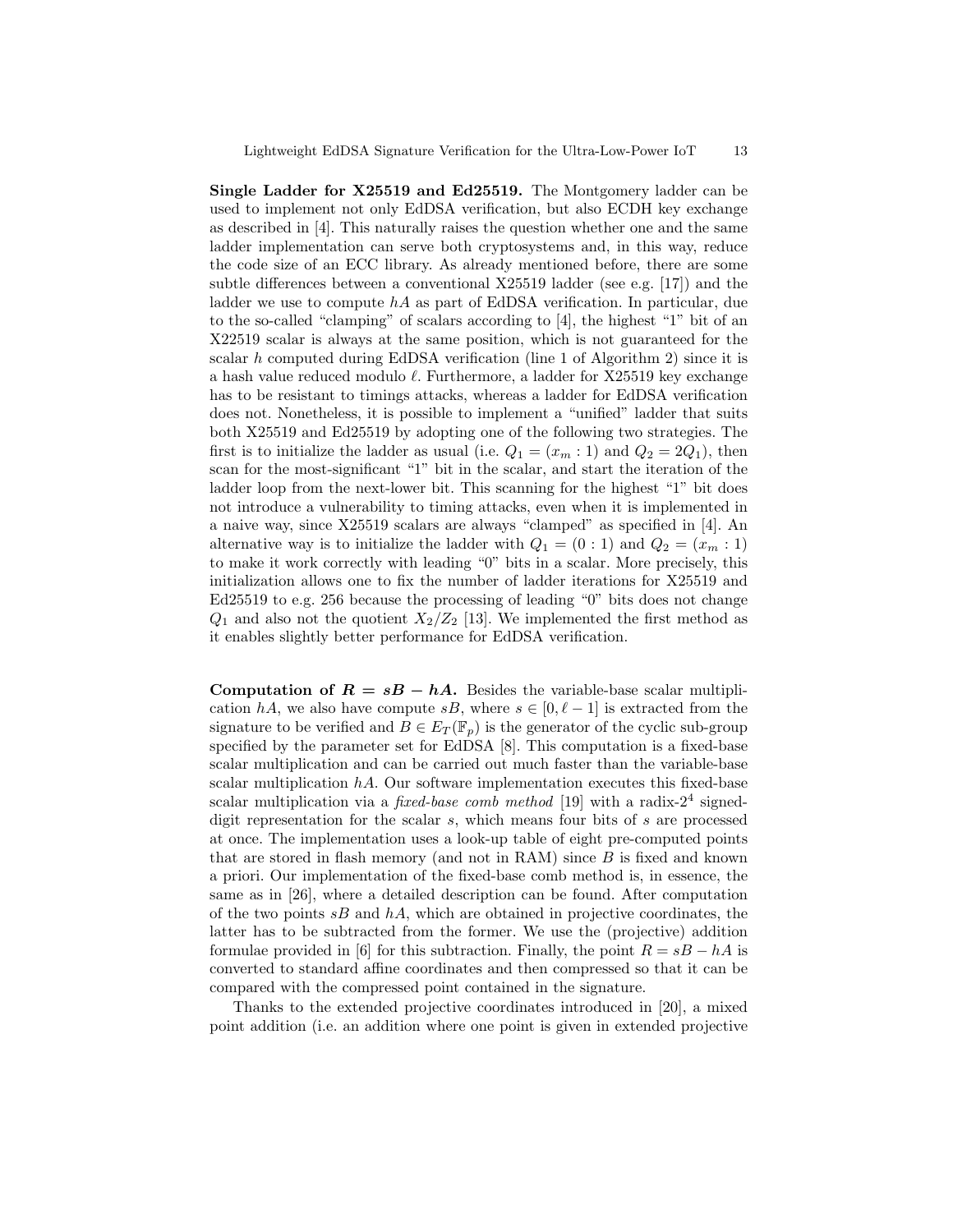coordinates and the other point in extended affine coordinates) costs just seven multiplications (7M) in  $\mathbb{F}_p$  [26]. Furthermore, the doubling of a point in extend projective coordinates requires four multiplications (4M) and three squarings (3M). Our fixed-base comb method (with eight pre-computed points) executes  $n/4$  point doublings the same number of point additions, where n refers to the bitlength of the scalar. The overall cost of the fixed-base scalar multiplication sB amounts to  $(7n+3n)/4 = 2.5n$  multiplications and  $4n/4 = 1n$  squarings in  $\mathbb{F}_n$ , i.e.  $2.5M + 1S$  per bit of the scalar. Thanks to the Montgomery ladder, the variable-base scalar multiplication  $hA$  takes only  $5M + 4S$  per scalar bit [4]. In summary, the overall cost of the separated approach to compute  $sB$  and  $hA$  is  $7.5M + 5S$  per bit, which is only slightly (i.e.  $1M + 1S$ ) worse than the average number of multiplications/squarings for the simultaneous technique. Both the simultaneous technique and the separated method also involve two inversions in  $\mathbb{F}_p$ , one at the beginning and one at the end of the scalar multiplications.

## 3.3 Compatibility with other ECC Libraries

The initial Ed25519 specification from [8, 9] does not mandate much validation of input data and is also relatively vague when it comes to dealing with certain "corner cases." In particular, Ed25519 as specified in [8, 9] does not validate the signer's public key  $A$ ; it does not even carry out a *partial* public-key validation (by checking  $cA \neq \mathcal{O}$  [1], where c is the cofactor, i.e.  $c = \#E(\mathbb{F}_p)/\ell$ ) to ensure that A does not have low order. However, due to the lack of key validation, the Ed25519 signature scheme can not guarantee non-repudiation or resilience to key-substitution attacks (see [11, Sect. A] for an example). Another problem is the omission of clear guidance on how to handle corner cases, which has led to a number of Ed25519 variants, as well as inconsistencies and incompatibilities between implementations. As analyzed in e.g. [11, 16], existing implementations of variants or tweaks of Ed25519 differ with respect to the following aspects.

- $-$  whether a non-canonically encoded scalar s is accepted as valid input,
- whether non-canonically encoded points  $A$ ,  $R$  are accepted as valid input,
- whether the points  $A$ ,  $R$  are allowed to have low order,
- whether the verification procedure uses the cofactored ("batched") equation  $8R = 8(sB - hA)$  or the more strict cofactorless equation  $R = sB - hA$ .

The specific way how an Ed25519 implementation deals with corner cases does not affect the verification of honestly-generated signatures, but can cause divergence when the signer (or an attacker) crafts a signature so that it is accepted by some implementations and rejected by others. This is especially problematic when an Ed25519 signature is verified by many entities seeking for a consensus (e.g. contract signing, electronic voting, blockchain transactions [11]).

Our software is compatible with the widely-used LibSodium library (version 1.0.16 or newer), which means it rejects an alleged signature when s,  $A$  or  $R$  is non-canonically encoded, or when  $A$  or  $R$  has low order. Any alleged signature passing these input checks is then verified using the cofactorless equation.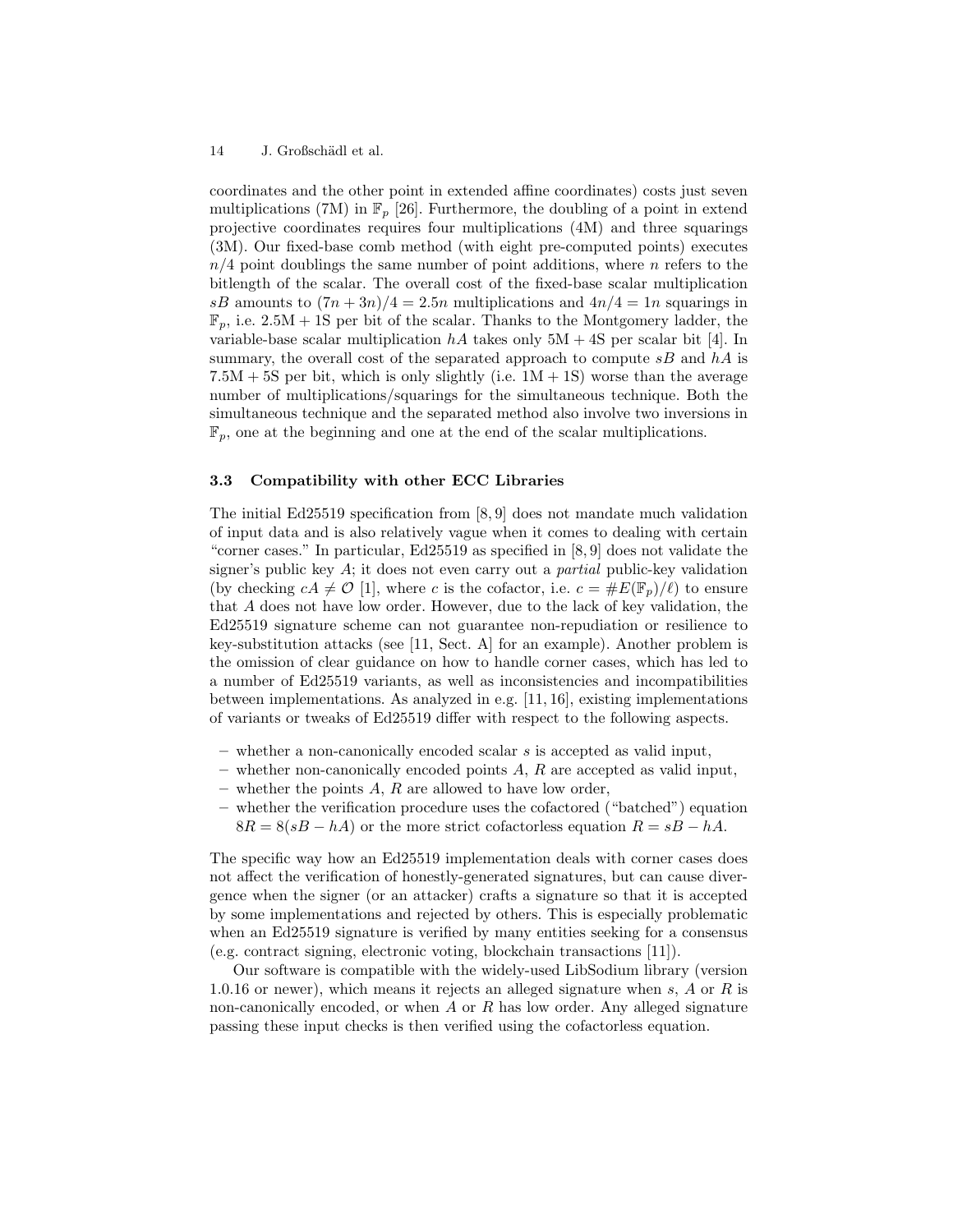# 4 Experimental Results

The target platform of our performance assessment of the two implementation options for EdDSA verification described in the last section is the well-known and widely-used 16-bit MSP430 architecture from Texas Instruments. MSP430 microcontrollers were designed for extremely low power dissipation; this covers not only the active processing power, but also standby and memory read/write power, respectively [14]. Regarding the latter it should be noted that MSP430 devices were among the first to be equipped with Ferro-electric Random Access Memory (FRAM), which has similar attributes like SRAM (e.g. fast read and write operations, low power dissipation, high reliability and endurance), but is non-volatile, like EEPROM or flash memory, and can hold data even after it is powered off. This feature makes it relatively easy to switch from active mode to standby or sleep mode, thereby enabling energy savings even for short periods of inactivity, since data can simply remain in FRAM. For these reasons, Texas Instruments markets the MSP430 family as "ultra-low-power" microcontrollers to emphasize their suitability for the Internet of Things (IoT) [14].

The MSP430 uses the von-Neumann memory model, which means code and data share a unified address space, and there is a single address bus and single data bus that connects the CPU core with RAM, flash/ROM, and peripheral modules. Twelve out of a total of 16 registers (each 16 bits wide) are available for general use; the remaining four serve a special purpose. The MSP430 architecture has a reduced instruction set consisting of 27 core instructions that can be split into three categories: double-operand instructions (which overwrite one of the operands with the result), single-operand instructions, and jumps. This minimalist instruction set is orthogonal and supports seven addressing modes altogether, including modes for direct memory-to-memory transfers without an intermediate register holding [38]. The used addressing mode(s) determine the latency of double-operand instructions, which can vary between one clock cycle (when both source and destination operand are held in registers) and six clock cycles (operands are in RAM or in flash). Some MSP430 models, including the MSP430F1611 we use for our benchmarking, have a memory-mapped hardware multiplier capable to carry out  $(16 \times 16)$ -bit multiply and multiply-accumulate operations [38]. Since this multiplier is a memory-mapped peripheral, it has to be accessed by writing the two operands to specific locations in memory. The MSP430F1611 is equipped with 10 kB RAM and 48 kB flash.

Our implementation of the field-arithmetic operations is a slightly modified and improved version of the ECC software for  $MSP430(X)$  devices introduced in [24]. This library is written in Assembly language and provides all low-level operations needed to perform point addition and doubling on Montgomery and TE curves, respectively. Since our target device is a 16-bit microcontroller, the elements of  $\mathbb{F}_p$  are represented as arrays of (unsigned) 16-bit words, i.e. arrays of type uint16 t. Except for inversion, the arithmetic functions do not execute operand-dependent conditional jumps or branches (i.e. their execution time is constant), which contributes to preventing timing attacks against the signature generation. Although the verification of an EdDSA signature does not involve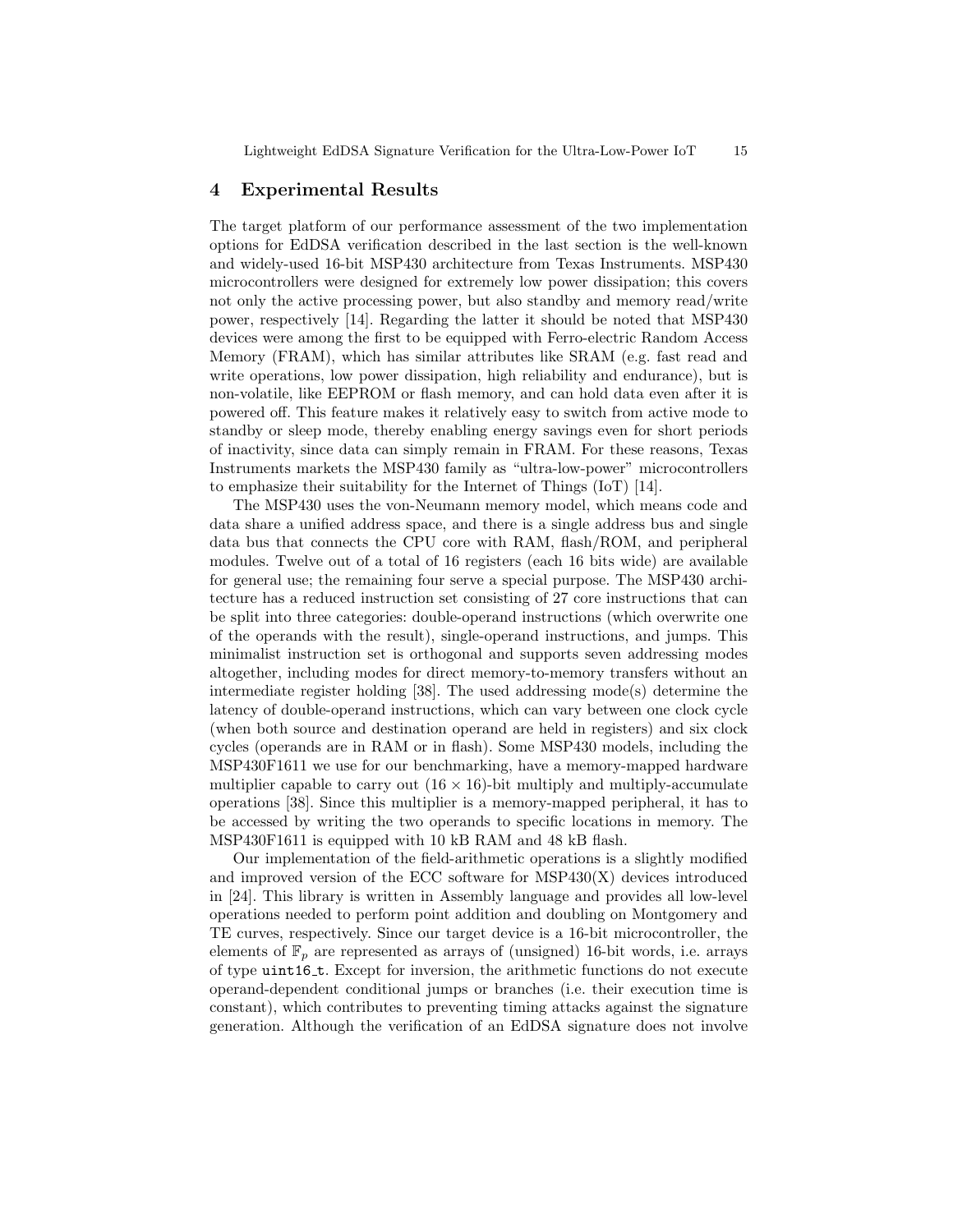| Operation                   | Exec. time<br>(cycles) | Code size<br>(bytes) |
|-----------------------------|------------------------|----------------------|
| Addition                    | 322                    | 100                  |
| Subtraction                 | 332                    | 140                  |
| Multiplication (incl. red.) | 5388                   | 352                  |
| Squaring (incl. red.)       | 3826                   | 388                  |
| Mul. by 32-bit constant     | 1040                   | 240                  |
| Inversion (incl. masking)   | 197102                 | 942                  |

Table 1. Execution time and binary code size of 255-bit field-arithmetic operations on an MSP430F1611 microcontroller.

any secret information, it still makes sense to use a constant-time  $\mathbb{F}_p$ -arithmetic library since it can be shared between the signature generation and verification functions. The  $\mathbb{F}_p$ -inversion of our library is based on the Extended Euclidean Algorithm (EEA), but uses a "multiplicative masking" technique to randomize the execution time and thwart timing attacks (see [24] for details).

Table 1 specifies the execution time (including function-call overhead) and code size of the most important operations of our  $\mathbb{F}_p$ -arithmetic library on an MSP430F1611 microcontroller. These timings are slightly better than the ones reported in [24], which is due to a couple of further Assembly optimizations we added to the source code. The code size of the full library for  $\mathbb{F}_p$ -arithmetic is just slightly more than 2.2 kB, which is very small compared to other MSP430 implementations, e.g. [2, 18, 23, 27, 32, 33]. This small code size became possible because our arithmetic library is not purely optimized for high performance (as most other libraries) but aims for a trade-off between size and speed.

Table 2. Execution time, RAM footprint, and binary code size (excluding the field arithmetic) of point-arithmetic operations on an MSP430F1611 microcontroller.

| Operation                     | Exec. time<br>(cycles) | RAM footpr.<br>(bytes) | Code size<br>(bytes) |
|-------------------------------|------------------------|------------------------|----------------------|
| Point addition (TE curve)     | 39718                  | 72                     | 272                  |
| Point doubling (TE curve)     | 33451                  | 68                     | 268                  |
| Point addition (Mon curve)    | 25811                  | 132                    | 220                  |
| Point doubling (Mon curve)    | 20776                  | 128                    | 184                  |
| Recovery Y coord. (Mon curve) | 56117                  | 96                     | 302                  |
| Conversion Mon to TE          | 22519                  | 124                    | 116                  |
| Conversion TE to Mon          | 22521                  | 124                    | 112                  |

Table 2 summarizes the execution time, RAM footprint, and (binary) code size of some point-arithmetic operations. Point addition and point doubling on a Montgomery curve is significantly faster than on a TE curve, which is little surprising since the projective point arithmetic on the former involves only the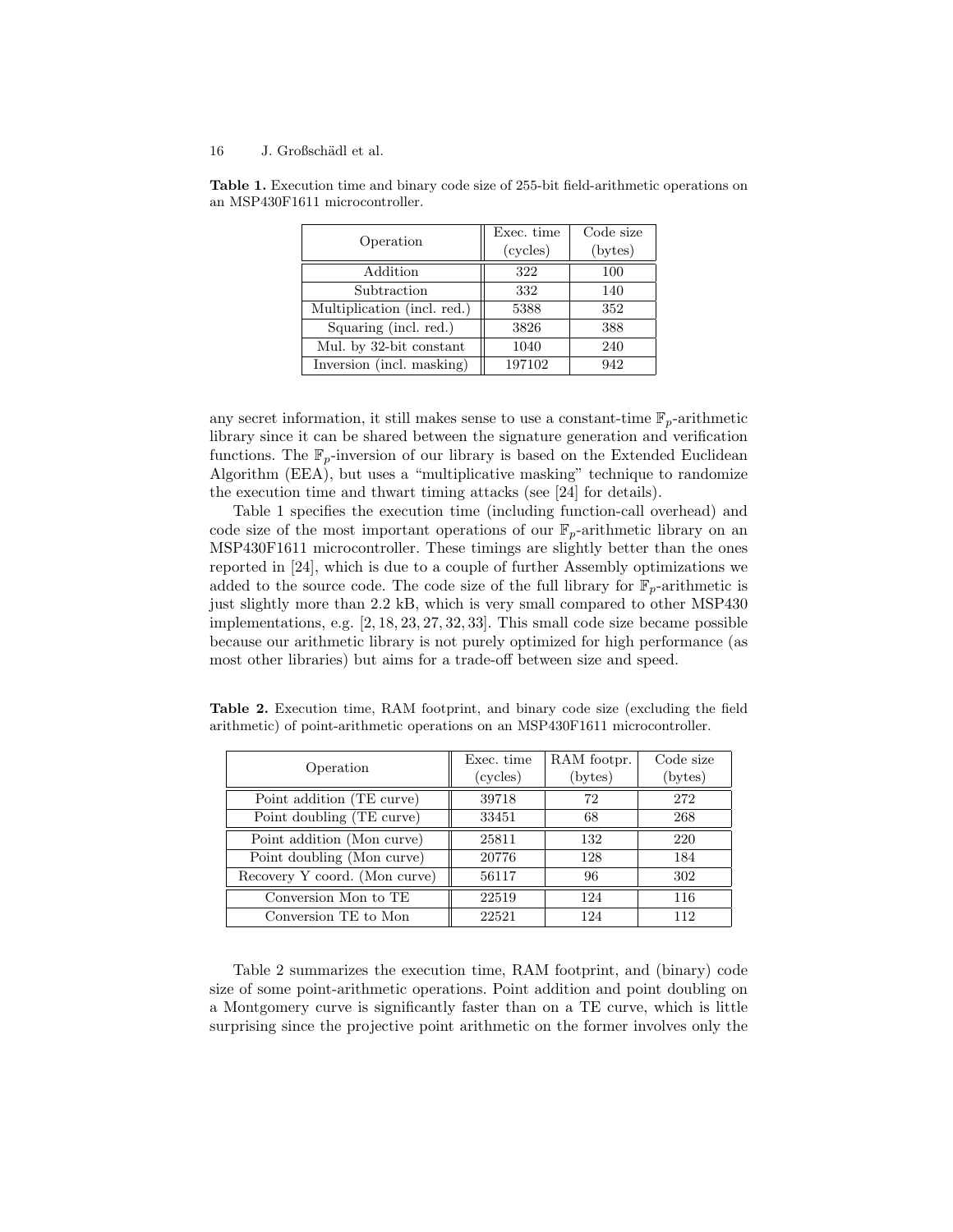| Operation                             | Exec. time | RAM footpr. | Code size        |
|---------------------------------------|------------|-------------|------------------|
|                                       | (cycles)   | (bytes)     | $(\text{bytes})$ |
| Table pre-computation (TE curve)      | 261926     | 612         | 288              |
| Double-scalar mul. (TE curve)         | 14126254   | 878         | $674 + 2230$     |
| EdDSA verification (simultaneous)     | 14206712   | 980         | 6143             |
| Fixed-base scalar mul. (TE curve)     | 4682599    | 596         | $602 + 2230$     |
| Variable-base scalar mul. (Mon curve) | 12138929   | 478         | $1356 + 2230$    |
| EdDSA verification (separated)        | 17516534   | 596         | 7850             |

Table 3. Execution time, RAM footprint, and binary code size of scalar multiplication and full EdDSA verification on an MSP430F1611 microcontroller.

X and Z coordinate. The recovery of the projective Y coordinate is a bit more costly, but this operation is performed only once. The results for the code size in the right column cover only the size of the function itself and do not include sub-functions like the field-arithmetic operations (this makes sense because the field arithmetic is shared across all higher-level operations).

Finally, Table 3 compares the execution time, RAM footprint, and code size of the simultaneous method and the separated technique for double-scalar multiplication and full EdDSA signature verification, respectively. As expected, the separated technique is slower than the simultaneous method, but the difference (with respect to overall verification time) is relatively small, namely about 3.3 million clock cycles, which is approximately 24% of the verification time of the simultaneous method. On the other hand, the simultaneous method consumes almost 1 kB RAM, which is 394 bytes more than the amount of RAM needed for the separated technique. This significant difference can be explained by the fact that the separated method (i) does not need to store table with four precomputed points in RAM, and (ii) also does not occupy RAM for storing the JSF representation of two scalars. The execution time of EdDSA verification is mainly dominated by the double-base scalar multiplication, which contributes more than 98% to the overall execution time when the message to be verified is small. The execution times for the entire EdDSA verification listed in Table 3 were determined with a message of a length of only a few bytes, which means the compression function of the SHA-512 hash function was executed only once to obtain the 512-bit digest. Our assembler implementation of the compression function has an execution time of about 38500 clock cycles, which is negligible compared to the double-scalar multiplication.

# 5 Conclusions

All major elliptic-curve signature schemes have in common that the verification of a signature requires much more computation time than its generation. Even worse, most existing implementation results reported in the literature indicate that verifying an EdDSA signature consumes significantly more RAM than the signing operation, which poses a serious problem for resource-restricted devices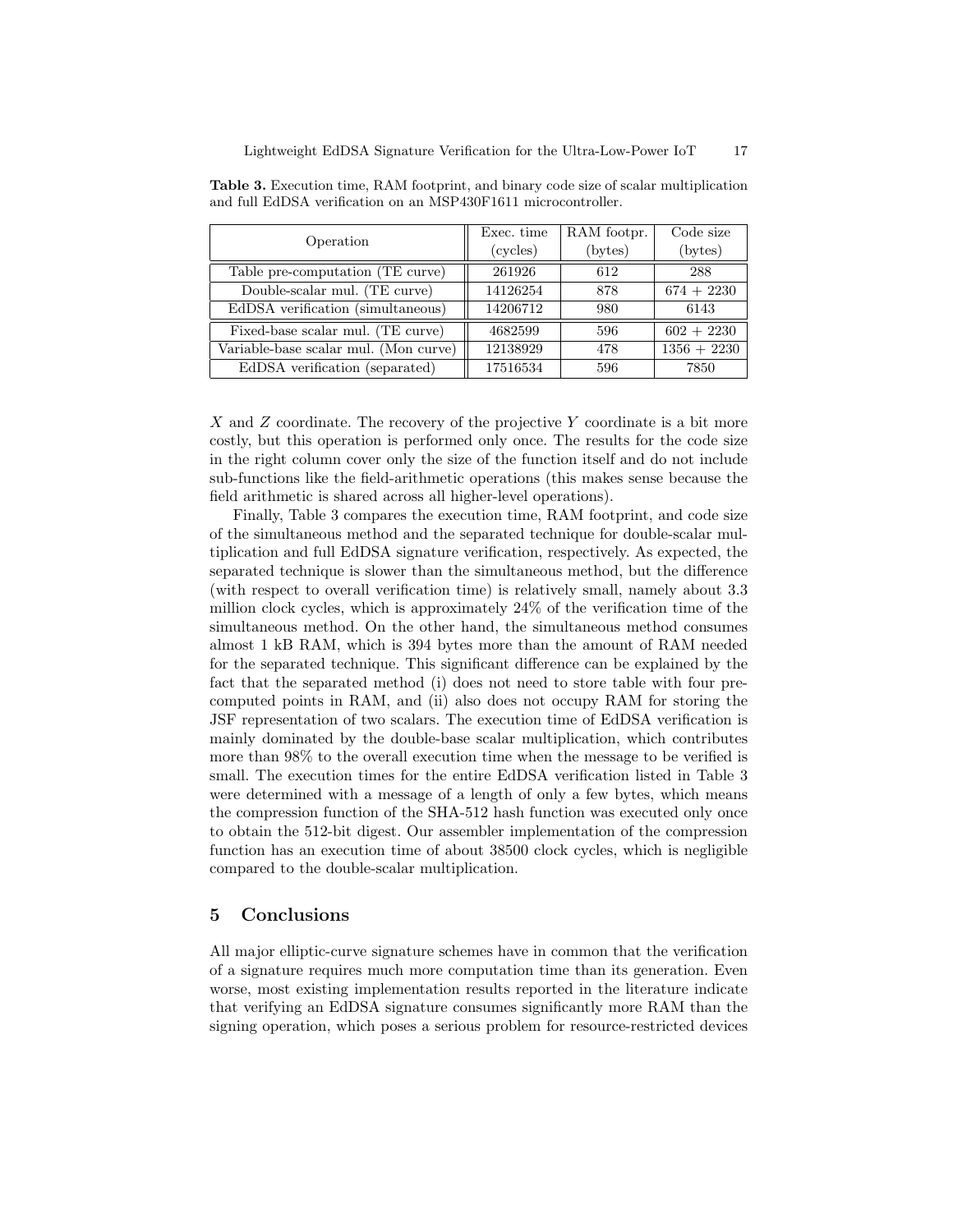like sensor nodes that often have only a few kilobytes of RAM. The enormous computational cost and large RAM footprint of the verification is mainly due to the double-scalar multiplication  $R = sB - hA$ , which is normally implemented using the simultaneous method with joint doublings. In this paper we proposed an alternative approach that splits the computation of  $sB - hA$  up into two separate operations: a fixed-base scalar multiplication  $sB$  and a variable-base scalar multiplication  $hA$ . By exploiting the birational equivalence between the twisted Edwards model and the Montgomery model, we compute the variablebase scalar multiplication with the fast Montgomery ladder. Our experiments show that, on a 16-bit MSP430F1611 microcontroller, the separated method is only  $24\%$  slower than the simultaneous method, but consumes about  $40\%$  less RAM, mainly because it does not need to store a table of pre-computed points and and also does not require a JSF-representation of the scalars. This makes the separated approach an attractive alternative to the simultaneous technique whenever RAM is a scarce resource.

Acknowledgements. Zhe Liu is supported by the National Key R&D Program of China (Grant No. 2020AAA0107703), the National Natural Science Foundation of China (Grants No. 62132008, 61802180), the Natural Science Foundation of Jiangsu Province (Grant No. BK20180421), and the National Cryptography Development Fund (Grant No. MMJJ20180105).

# References

- 1. Antipa, A., Brown, D.R., Menezes, A.J., Struik, R., Vanstone, S.A.: Validation of elliptic curve public keys. In: Desmedt, Y.G. (ed.) Public Key Cryptography — PKC 2003. Lecture Notes in Computer Science, vol. 2567, pp. 211–223. Springer Verlag (2003)
- 2. Ateniese, G., Bianchi, G., Capossele, A.T., Petrioli, C.: Low-cost standard signatures in wireless sensor networks: A case for reviving pre-computation techniques? In: Proceedings of the 20th Annual Network and Distributed System Security Symposium (NDSS 2013). pp. ??–?? The Internet Society (2013)
- 3. Bauer, J., Staudemeyer, R.C., Pöhls, H.C., Fragkiadakis, A.G.: ECDSA on things: IoT integrity protection in practise. In: Lam, K.Y., Chi, C.H., Qing, S. (eds.) Information and Communications Security — ICICS 2016. Lecture Notes in Computer Science, vol. 9977, pp. 3–17. Springer Verlag (2016)
- 4. Bernstein, D.J.: Curve25519: New Diffie-Hellman speed records. In: Yung, M., Dodis, Y., Kiayias, A., Malkin, T. (eds.) Public Key Cryptography — PKC 2006. Lecture Notes in Computer Science, vol. 3958, pp. 207–228. Springer Verlag (2006)
- 5. Bernstein, D.J.: Multi-user Schnorr security, revisited. Cryptology ePrint Archive, Report 2015/996 (2015). http://eprint.iacr.org/2015/996
- 6. Bernstein, D.J., Birkner, P., Joye, M., Lange, T., Peters, C.: Twisted Edwards curves. In: Vaudenay, S. (ed.) Progress in Cryptology — AFRICACRYPT 2008. Lecture Notes in Computer Science, vol. 5023, pp. 389–405. Springer Verlag (2008)
- 7. Bernstein, D.J., Chuengsatiansup, C., Lange, T.: Double-base scalar multiplication revisited. Cryptology ePrint Archive, Report 2017/037 (2017). http://eprint. iacr.org/2017/037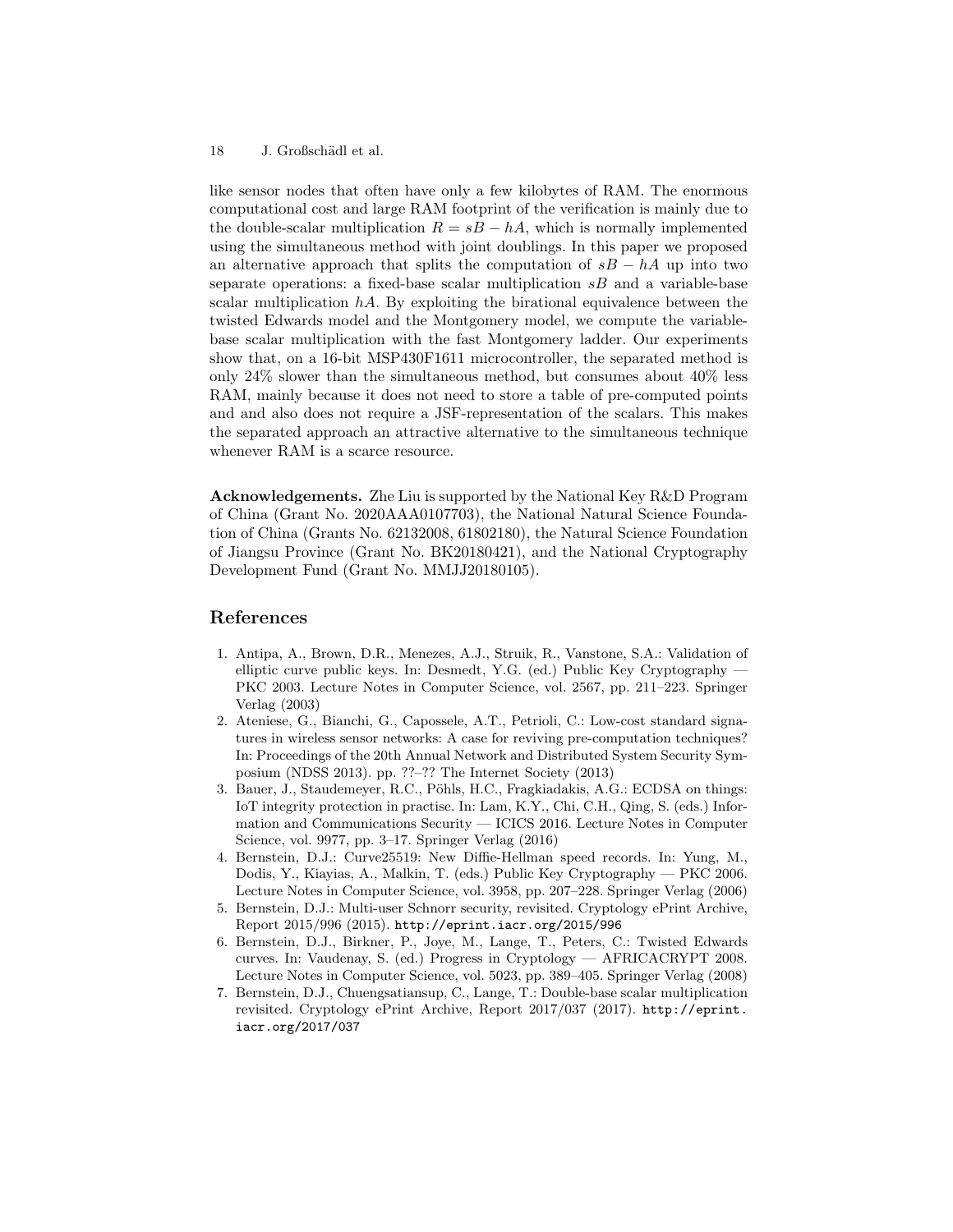Lightweight EdDSA Signature Verification for the Ultra-Low-Power IoT 19

- 8. Bernstein, D.J., Duif, N., Lange, T., Schwabe, P., Yang, B.Y.: High-speed highsecurity signatures. In: Preneel, B., Takagi, T. (eds.) Cryptographic Hardware and Embedded Systems — CHES 2011. Lecture Notes in Computer Science, vol. 6917, pp. 124–142. Springer Verlag (2011)
- 9. Bernstein, D.J., Duif, N., Lange, T., Schwabe, P., Yang, B.Y.: High-speed highsecurity signatures. Journal of Cryptographic Engineering 2(2), 77–89 (Sep 2012)
- 10. Bundesamt für Sicherheit in der Informationstechnik (BSI): Elliptic Curve Cryptography. Technical Guideline TR-03111, available for download at http://www. bsi.bund.de/SharedDocs/Downloads/EN/BSI/Publications/TechGuidelines/ TR03111/BSI-TR-03111\_pdf.html (2012)
- 11. Chalkias, K., Garillot, F., Nikolaenko, V.: Taming the many EdDSAs. In: van der Merwe, T., Mitchell, C.J., Mehrnezhad, M. (eds.) Security Standardisation Research — SSR 2020. Lecture Notes in Computer Science, vol. 12529, pp. 67–90. Springer Verlag (2020)
- 12. Cohen, H., Frey, G.: Handbook of Elliptic and Hyperelliptic Curve Cryptography, Discrete Mathematics and Its Applications, vol. 34. Chapmann & Hall\CRC (2006)
- 13. Costello, C., Smith, B.: Montgomery curves and their arithmetic. Journal of Cryptographic Engineering 8(3), 227–240 (Sep 2018)
- 14. Dang, D., Plant, M., Poole, M.: Wireless connectivity for the Internet of Things (IoT) with MSP430 microcontrollers (MCUs). White paper, available for download at http://www.ti.com/lit/wp/slay028/slay028.pdf (Mar 2014)
- 15. de Meulenaer, G., Gosset, F., Standaert, F.X., Pereira, O.: On the energy cost of communication and cryptography in wireless sensor networks. In: Proceedings of the 4th IEEE International Conference on Wireless and Mobile Computing, Networking and Communications (WIMOB 2008). pp. 580–585. IEEE Computer Society Press (2008)
- 16. de Valence, H.: It's 255:19AM. Do you know what your validation criteria are? Blog post, available online at http://hdevalence.ca/blog/2020-10-04-its-25519am (2020)
- 17. Düll, M., Haase, B., Hinterwälder, G., Hutter, M., Paar, C., Sánchez, A.H., Schwabe, P.: High-speed Curve25519 on 8-bit, 16-bit and 32-bit microcontrollers. Designs, Codes and Cryptography 77(2–3), 493–514 (Dec 2015)
- 18. Gouvêa, C.P., Oliveira, L.B., López, J.: Efficient software implementation of publickey cryptography on sensor networks using the MSP430X microcontroller. Journal of Cryptographic Engineering 2(1), 19–29 (May 2012)
- 19. Hankerson, D.R., Menezes, A.J., Vanstone, S.A.: Guide to Elliptic Curve Cryptography. Springer Verlag (2004)
- 20. Hişil, H., Wong, K.K.H., Carter, G., Dawson, E.: Twisted Edwards curves revisited. In: Pieprzyk, J. (ed.) Advances in Cryptology — ASIACRYPT 2008. Lecture Notes in Computer Science, vol. 5350, pp. 326–343. Springer Verlag (2008)
- 21. Josefsson, S., Liusvaara, I.: Edwards-Curve Digital Signature Algorithm (EdDSA). Internet Research Task Force, Crypto Forum Research Group, RFC 8032 (Jan 2017)
- 22. Kiltz, E., Masny, D., Pan, J.: Optimal security proofs for signatures from identification schemes. In: Robshaw, M.J., Katz, J. (eds.) Advances in Cryptology — CRYPTO 2016. Lecture Notes in Computer Science, vol. 9815, pp. 33–61. Springer Verlag (2016)
- 23. Liu, A., Ning, P.: TinyECC: A configurable library for elliptic curve cryptography in wireless sensor networks. In: Proceedings of the 7th International Conference on Information Processing in Sensor Networks (IPSN 2008). pp. 245–256. IEEE Computer Society Press (2008)